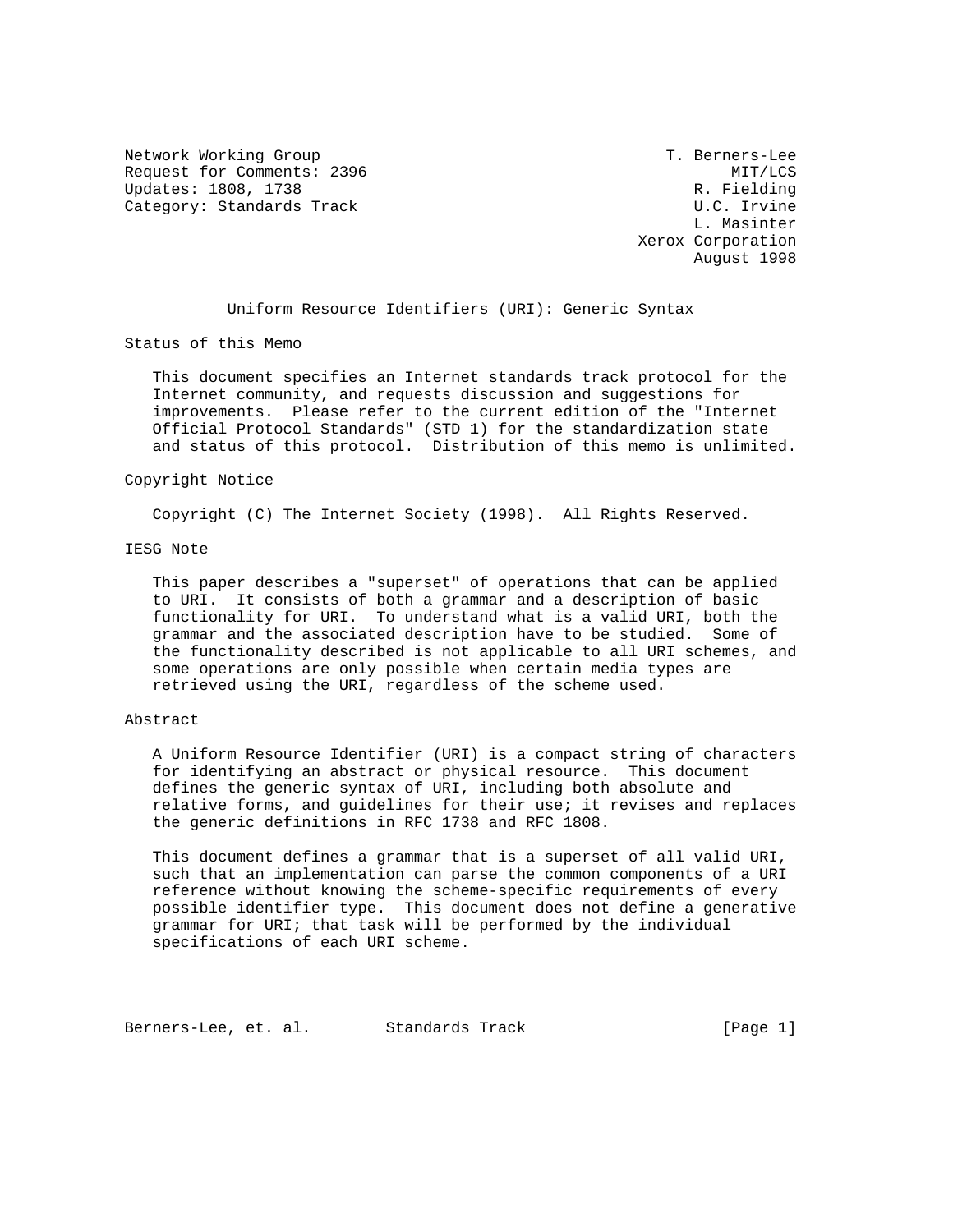#### 1. Introduction

 Uniform Resource Identifiers (URI) provide a simple and extensible means for identifying a resource. This specification of URI syntax and semantics is derived from concepts introduced by the World Wide Web global information initiative, whose use of such objects dates from 1990 and is described in "Universal Resource Identifiers in WWW" [RFC1630]. The specification of URI is designed to meet the recommendations laid out in "Functional Recommendations for Internet Resource Locators" [RFC1736] and "Functional Requirements for Uniform Resource Names" [RFC1737].

 This document updates and merges "Uniform Resource Locators" [RFC1738] and "Relative Uniform Resource Locators" [RFC1808] in order to define a single, generic syntax for all URI. It excludes those portions of RFC 1738 that defined the specific syntax of individual URL schemes; those portions will be updated as separate documents, as will the process for registration of new URI schemes. This document does not discuss the issues and recommendation for dealing with characters outside of the US-ASCII character set [ASCII]; those recommendations are discussed in a separate document.

All significant changes from the prior RFCs are noted in Appendix G.

1.1 Overview of URI

URI are characterized by the following definitions:

#### Uniform

 Uniformity provides several benefits: it allows different types of resource identifiers to be used in the same context, even when the mechanisms used to access those resources may differ; it allows uniform semantic interpretation of common syntactic conventions across different types of resource identifiers; it allows introduction of new types of resource identifiers without interfering with the way that existing identifiers are used; and, it allows the identifiers to be reused in many different contexts, thus permitting new applications or protocols to leverage a pre-existing, large, and widely-used set of resource identifiers.

#### Resource

 A resource can be anything that has identity. Familiar examples include an electronic document, an image, a service (e.g., "today's weather report for Los Angeles"), and a collection of other resources. Not all resources are network "retrievable"; e.g., human beings, corporations, and bound books in a library can also be considered resources.

Berners-Lee, et. al. Standards Track [Page 2]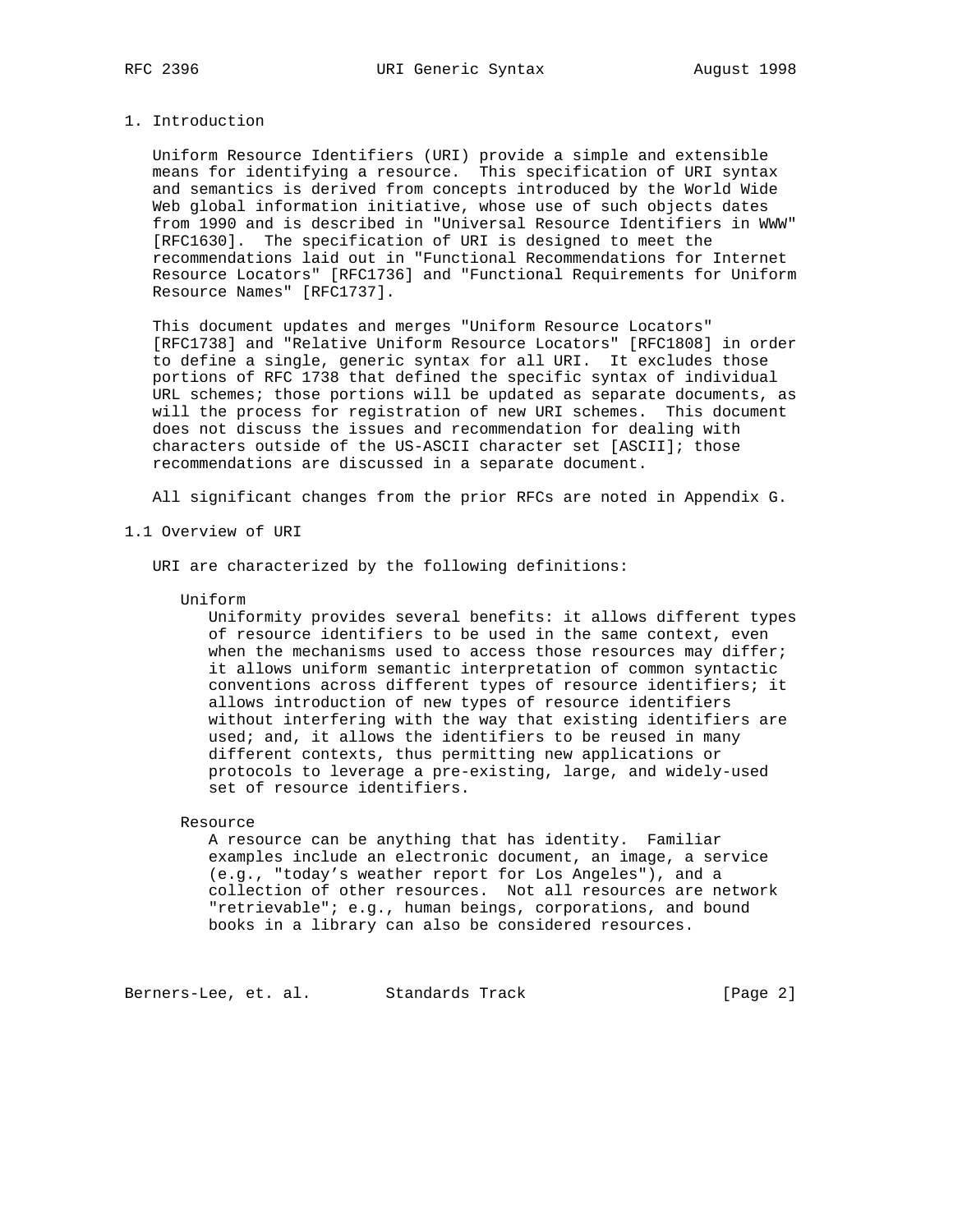The resource is the conceptual mapping to an entity or set of entities, not necessarily the entity which corresponds to that mapping at any particular instance in time. Thus, a resource can remain constant even when its content---the entities to which it currently corresponds---changes over time, provided that the conceptual mapping is not changed in the process.

Identifier

 An identifier is an object that can act as a reference to something that has identity. In the case of URI, the object is a sequence of characters with a restricted syntax.

 Having identified a resource, a system may perform a variety of operations on the resource, as might be characterized by such words as 'access', 'update', 'replace', or 'find attributes'.

1.2. URI, URL, and URN

 A URI can be further classified as a locator, a name, or both. The term "Uniform Resource Locator" (URL) refers to the subset of URI that identify resources via a representation of their primary access mechanism (e.g., their network "location"), rather than identifying the resource by name or by some other attribute(s) of that resource. The term "Uniform Resource Name" (URN) refers to the subset of URI that are required to remain globally unique and persistent even when the resource ceases to exist or becomes unavailable.

 The URI scheme (Section 3.1) defines the namespace of the URI, and thus may further restrict the syntax and semantics of identifiers using that scheme. This specification defines those elements of the URI syntax that are either required of all URI schemes or are common to many URI schemes. It thus defines the syntax and semantics that are needed to implement a scheme-independent parsing mechanism for URI references, such that the scheme-dependent handling of a URI can be postponed until the scheme-dependent semantics are needed. We use the term URL below when describing syntax or semantics that only apply to locators.

 Although many URL schemes are named after protocols, this does not imply that the only way to access the URL's resource is via the named protocol. Gateways, proxies, caches, and name resolution services might be used to access some resources, independent of the protocol of their origin, and the resolution of some URL may require the use of more than one protocol (e.g., both DNS and HTTP are typically used to access an "http" URL's resource when it can't be found in a local cache).

Berners-Lee, et. al. Standards Track [Page 3]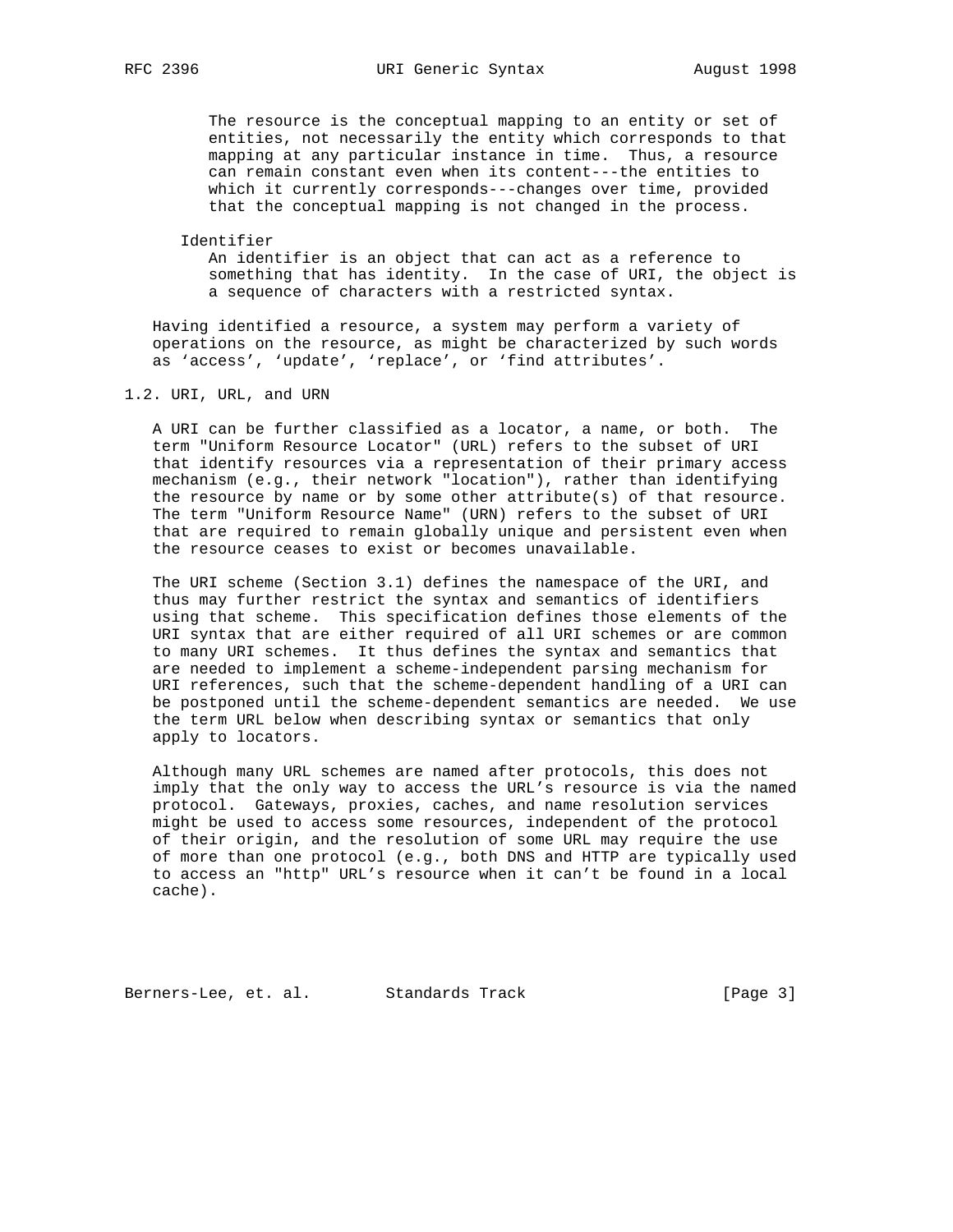A URN differs from a URL in that it's primary purpose is persistent labeling of a resource with an identifier. That identifier is drawn from one of a set of defined namespaces, each of which has its own set name structure and assignment procedures. The "urn" scheme has been reserved to establish the requirements for a standardized URN namespace, as defined in "URN Syntax" [RFC2141] and its related specifications.

 Most of the examples in this specification demonstrate URL, since they allow the most varied use of the syntax and often have a hierarchical namespace. A parser of the URI syntax is capable of parsing both URL and URN references as a generic URI; once the scheme is determined, the scheme-specific parsing can be performed on the generic URI components. In other words, the URI syntax is a superset of the syntax of all URI schemes.

1.3. Example URI

The following examples illustrate URI that are in common use.

 ftp://ftp.is.co.za/rfc/rfc1808.txt -- ftp scheme for File Transfer Protocol services

 gopher://spinaltap.micro.umn.edu/00/Weather/California/Los%20Angeles -- gopher scheme for Gopher and Gopher+ Protocol services

 http://www.math.uio.no/faq/compression-faq/part1.html -- http scheme for Hypertext Transfer Protocol services

 mailto:mduerst@ifi.unizh.ch -- mailto scheme for electronic mail addresses

 news:comp.infosystems.www.servers.unix -- news scheme for USENET news groups and articles

 telnet://melvyl.ucop.edu/ -- telnet scheme for interactive services via the TELNET Protocol

1.4. Hierarchical URI and Relative Forms

 An absolute identifier refers to a resource independent of the context in which the identifier is used. In contrast, a relative identifier refers to a resource by describing the difference within a hierarchical namespace between the current context and an absolute identifier of the resource.

Berners-Lee, et. al. Standards Track (Page 4)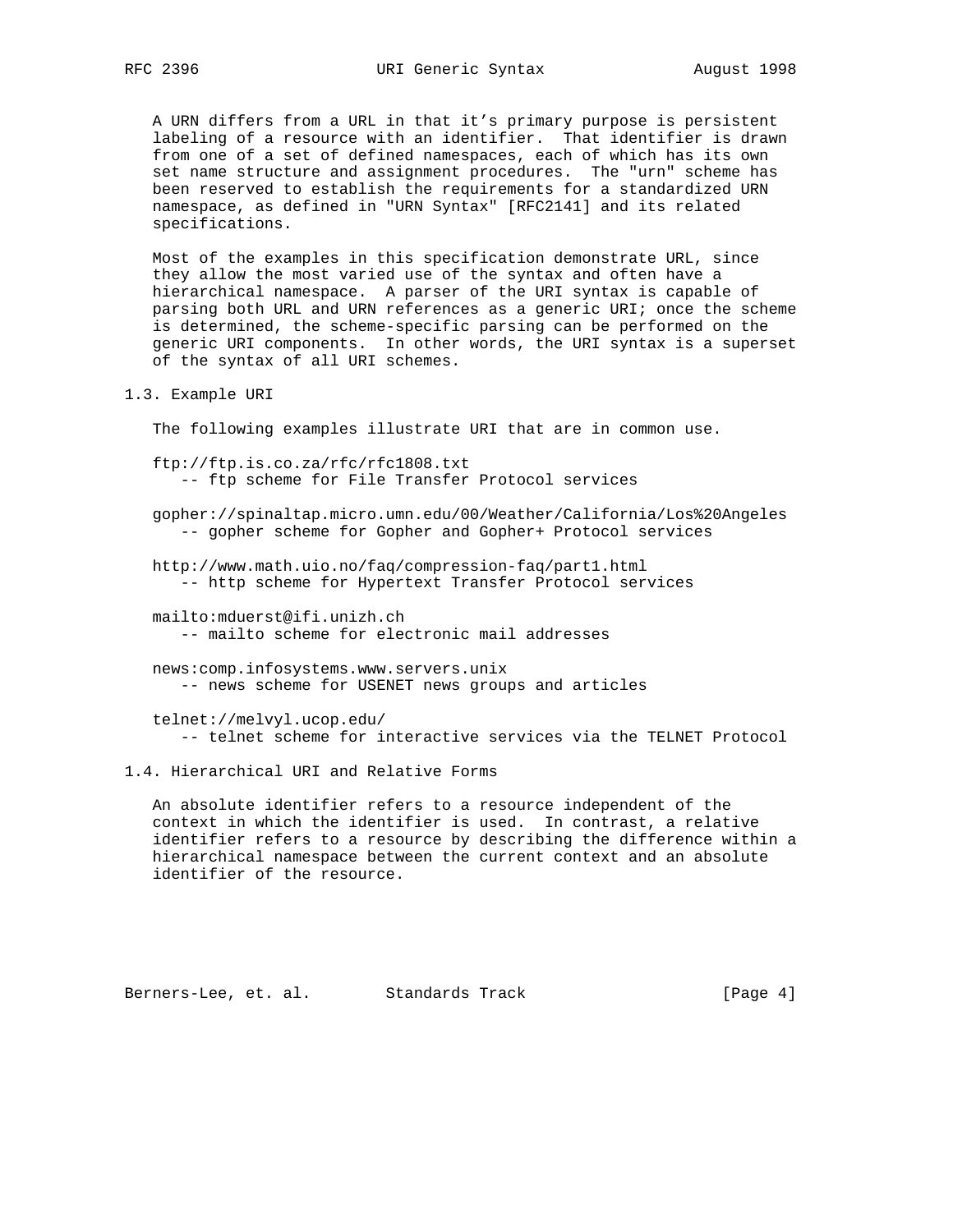Some URI schemes support a hierarchical naming system, where the hierarchy of the name is denoted by a "/" delimiter separating the components in the scheme. This document defines a scheme-independent 'relative' form of URI reference that can be used in conjunction with a 'base' URI (of a hierarchical scheme) to produce another URI. The syntax of hierarchical URI is described in Section 3; the relative URI calculation is described in Section 5.

# 1.5. URI Transcribability

 The URI syntax was designed with global transcribability as one of its main concerns. A URI is a sequence of characters from a very limited set, i.e. the letters of the basic Latin alphabet, digits, and a few special characters. A URI may be represented in a variety of ways: e.g., ink on paper, pixels on a screen, or a sequence of octets in a coded character set. The interpretation of a URI depends only on the characters used and not how those characters are represented in a network protocol.

 The goal of transcribability can be described by a simple scenario. Imagine two colleagues, Sam and Kim, sitting in a pub at an international conference and exchanging research ideas. Sam asks Kim for a location to get more information, so Kim writes the URI for the research site on a napkin. Upon returning home, Sam takes out the napkin and types the URI into a computer, which then retrieves the information to which Kim referred.

There are several design concerns revealed by the scenario:

- o A URI is a sequence of characters, which is not always represented as a sequence of octets.
- o A URI may be transcribed from a non-network source, and thus should consist of characters that are most likely to be able to be typed into a computer, within the constraints imposed by keyboards (and related input devices) across languages and locales.
- o A URI often needs to be remembered by people, and it is easier for people to remember a URI when it consists of meaningful components.

 These design concerns are not always in alignment. For example, it is often the case that the most meaningful name for a URI component would require characters that cannot be typed into some systems. The ability to transcribe the resource identifier from one medium to another was considered more important than having its URI consist of the most meaningful of components. In local and regional contexts

Berners-Lee, et. al. Standards Track (Page 5)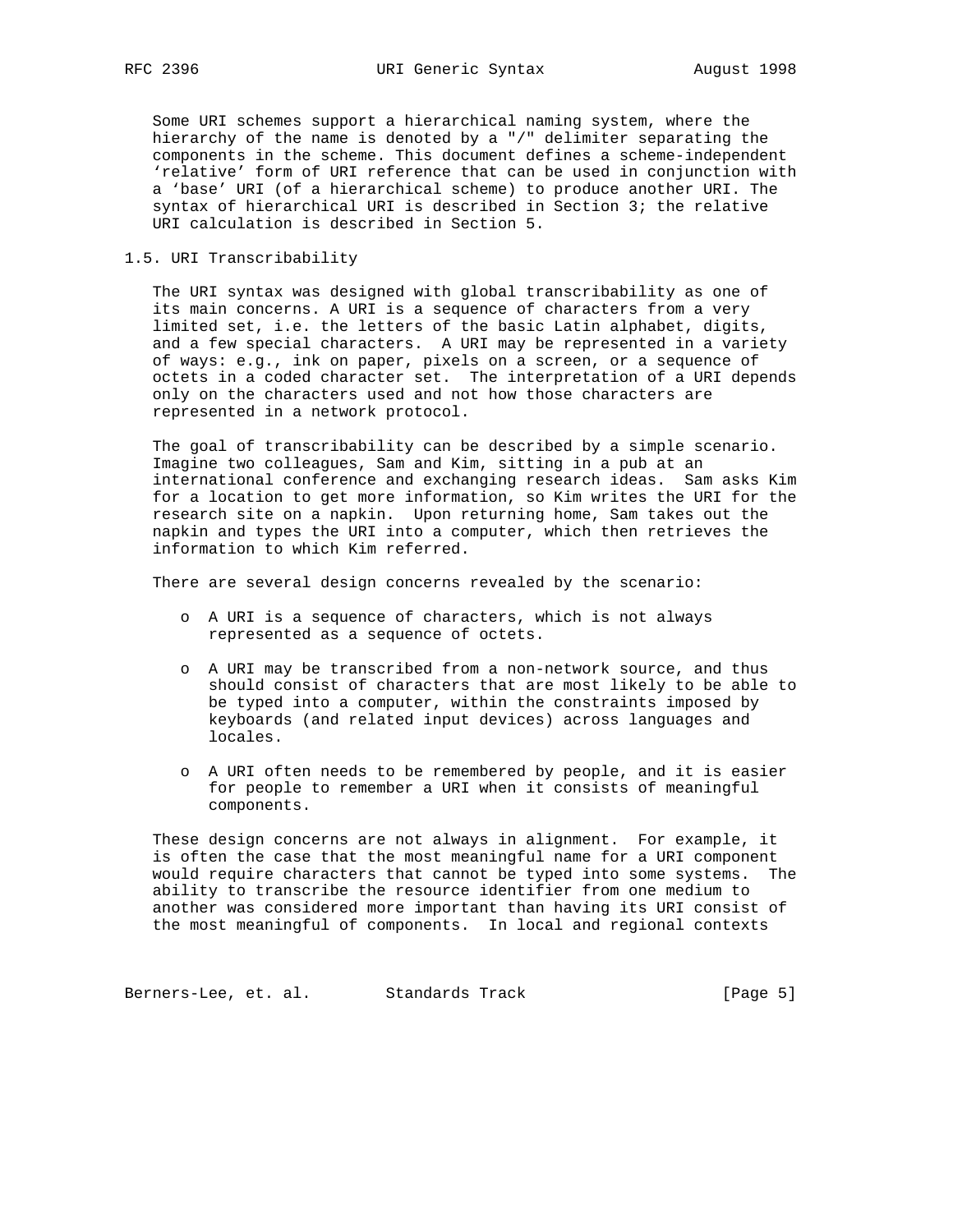and with improving technology, users might benefit from being able to use a wider range of characters; such use is not defined in this document.

1.6. Syntax Notation and Common Elements

 This document uses two conventions to describe and define the syntax for URI. The first, called the layout form, is a general description of the order of components and component separators, as in

<first>/<second>;<third>?<fourth>

 The component names are enclosed in angle-brackets and any characters outside angle-brackets are literal separators. Whitespace should be ignored. These descriptions are used informally and do not define the syntax requirements.

 The second convention is a BNF-like grammar, used to define the formal URI syntax. The grammar is that of [RFC822], except that "|" is used to designate alternatives. Briefly, rules are separated from definitions by an equal "=", indentation is used to continue a rule definition over more than one line, literals are quoted with "", parentheses "(" and ")" are used to group elements, optional elements are enclosed in "[" and "]" brackets, and elements may be preceded with <n>\* to designate n or more repetitions of the following element; n defaults to 0.

 Unlike many specifications that use a BNF-like grammar to define the bytes (octets) allowed by a protocol, the URI grammar is defined in terms of characters. Each literal in the grammar corresponds to the character it represents, rather than to the octet encoding of that character in any particular coded character set. How a URI is represented in terms of bits and bytes on the wire is dependent upon the character encoding of the protocol used to transport it, or the charset of the document which contains it.

The following definitions are common to many elements:

alpha = lowalpha | upalpha

| $1$ owalpha = "a"   "b"   "c"   "d"   "e"   "f"   "g"   "h"   "i" |         |                                                     |     |       |                       |     |                             |  |
|-------------------------------------------------------------------|---------|-----------------------------------------------------|-----|-------|-----------------------|-----|-----------------------------|--|
|                                                                   |         | "j"   "k"   "l"   "m"   "n"   "o"   "p"   "q"   "r" |     |       |                       |     |                             |  |
|                                                                   |         | $"s"$   "t"   "u"   "v"   "w"   "x"   "y"   "z"     |     |       |                       |     |                             |  |
|                                                                   |         |                                                     |     |       |                       |     |                             |  |
| $upalpha = "A"   "B"   "C"   "D"$                                 |         |                                                     |     |       |                       |     | "E"   "F"   "G"   "H"   "I" |  |
|                                                                   | " ו " ו | "K"   "L"                                           | "M" | $"N"$ | "O"                   | "P" | "Q"   "R"                   |  |
|                                                                   |         | $"S"$   "T"   "U"   "V"                             |     |       | "W"   "X"   "Y"   "Z" |     |                             |  |

Berners-Lee, et. al. Standards Track (Page 6)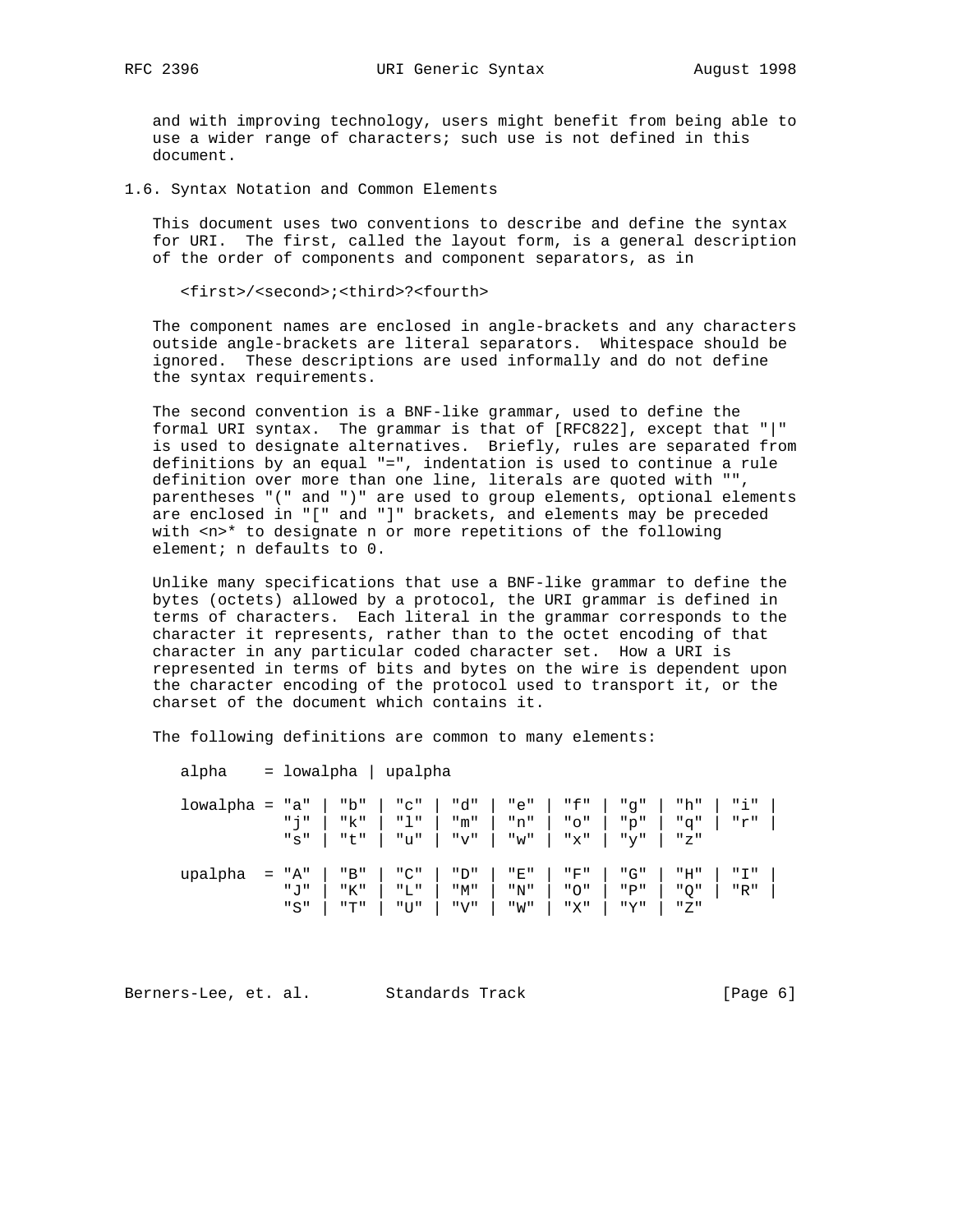digit = "0" | "1" | "2" | "3" | "4" | "5" | "6" | "7" | "8" | "9"

alphanum = alpha | digit

The complete URI syntax is collected in Appendix A.

#### 2. URI Characters and Escape Sequences

 URI consist of a restricted set of characters, primarily chosen to aid transcribability and usability both in computer systems and in non-computer communications. Characters used conventionally as delimiters around URI were excluded. The restricted set of characters consists of digits, letters, and a few graphic symbols were chosen from those common to most of the character encodings and input facilities available to Internet users.

uric = reserved | unreserved | escaped

 Within a URI, characters are either used as delimiters, or to represent strings of data (octets) within the delimited portions. Octets are either represented directly by a character (using the US- ASCII character for that octet [ASCII]) or by an escape encoding. This representation is elaborated below.

## 2.1 URI and non-ASCII characters

 The relationship between URI and characters has been a source of confusion for characters that are not part of US-ASCII. To describe the relationship, it is useful to distinguish between a "character" (as a distinguishable semantic entity) and an "octet" (an 8-bit byte). There are two mappings, one from URI characters to octets, and a second from octets to original characters:

URI character sequence->octet sequence->original character sequence

 A URI is represented as a sequence of characters, not as a sequence of octets. That is because URI might be "transported" by means that are not through a computer network, e.g., printed on paper, read over the radio, etc.

 A URI scheme may define a mapping from URI characters to octets; whether this is done depends on the scheme. Commonly, within a delimited component of a URI, a sequence of characters may be used to represent a sequence of octets. For example, the character "a" represents the octet 97 (decimal), while the character sequence "%", "0", "a" represents the octet 10 (decimal).

Berners-Lee, et. al. Standards Track [Page 7]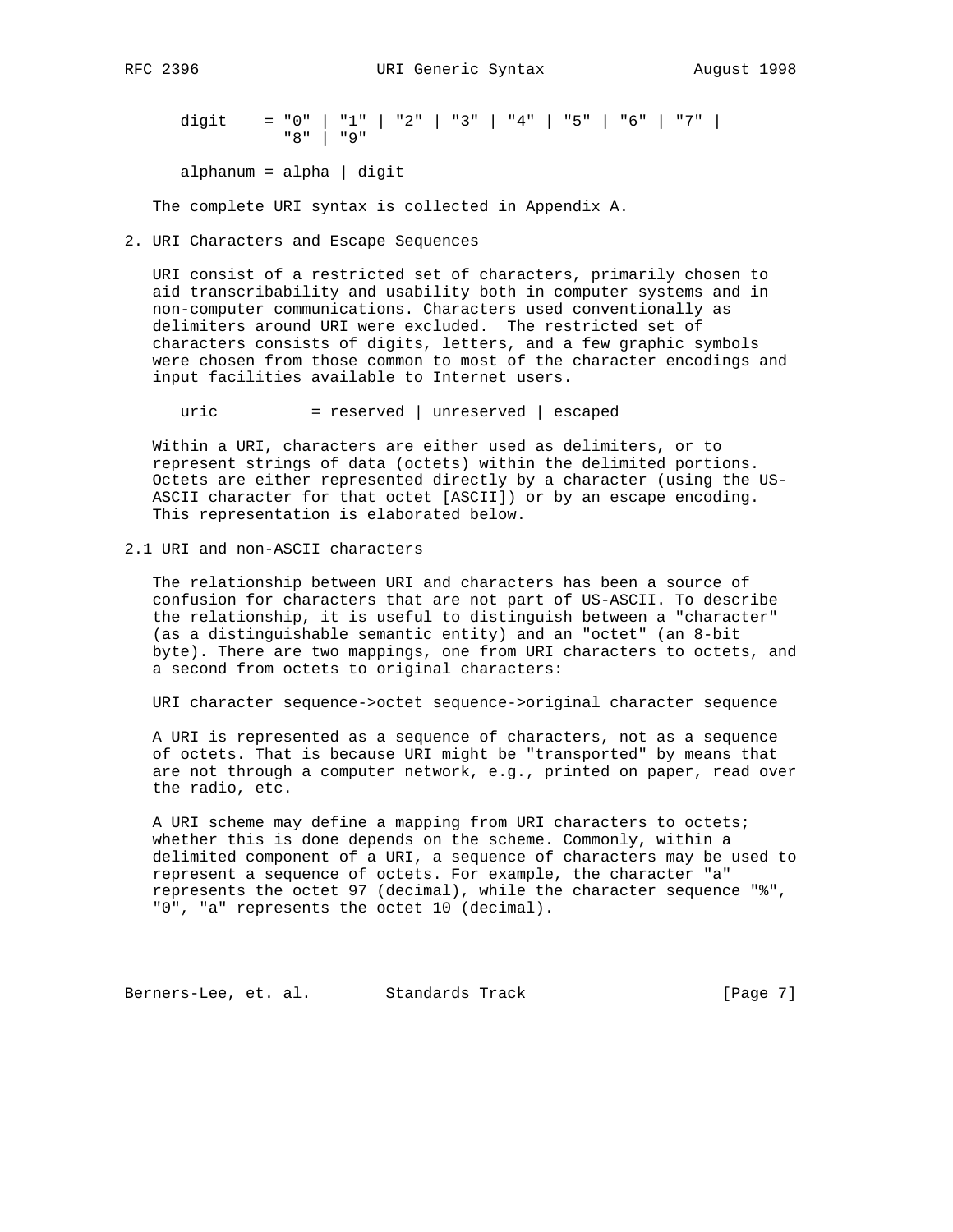There is a second translation for some resources: the sequence of octets defined by a component of the URI is subsequently used to represent a sequence of characters. A 'charset' defines this mapping. There are many charsets in use in Internet protocols. For example, UTF-8 [UTF-8] defines a mapping from sequences of octets to sequences of characters in the repertoire of ISO 10646.

 In the simplest case, the original character sequence contains only characters that are defined in US-ASCII, and the two levels of mapping are simple and easily invertible: each 'original character' is represented as the octet for the US-ASCII code for it, which is, in turn, represented as either the US-ASCII character, or else the "%" escape sequence for that octet.

 For original character sequences that contain non-ASCII characters, however, the situation is more difficult. Internet protocols that transmit octet sequences intended to represent character sequences are expected to provide some way of identifying the charset used, if there might be more than one [RFC2277]. However, there is currently no provision within the generic URI syntax to accomplish this identification. An individual URI scheme may require a single charset, define a default charset, or provide a way to indicate the charset used.

 It is expected that a systematic treatment of character encoding within URI will be developed as a future modification of this specification.

## 2.2. Reserved Characters

 Many URI include components consisting of or delimited by, certain special characters. These characters are called "reserved", since their usage within the URI component is limited to their reserved purpose. If the data for a URI component would conflict with the reserved purpose, then the conflicting data must be escaped before forming the URI.

 reserved = ";" | "/" | "?" | ":" | "@" | "&" | "=" | "+" | "\$" | ","

 The "reserved" syntax class above refers to those characters that are allowed within a URI, but which may not be allowed within a particular component of the generic URI syntax; they are used as delimiters of the components described in Section 3.

Berners-Lee, et. al. Standards Track [Page 8]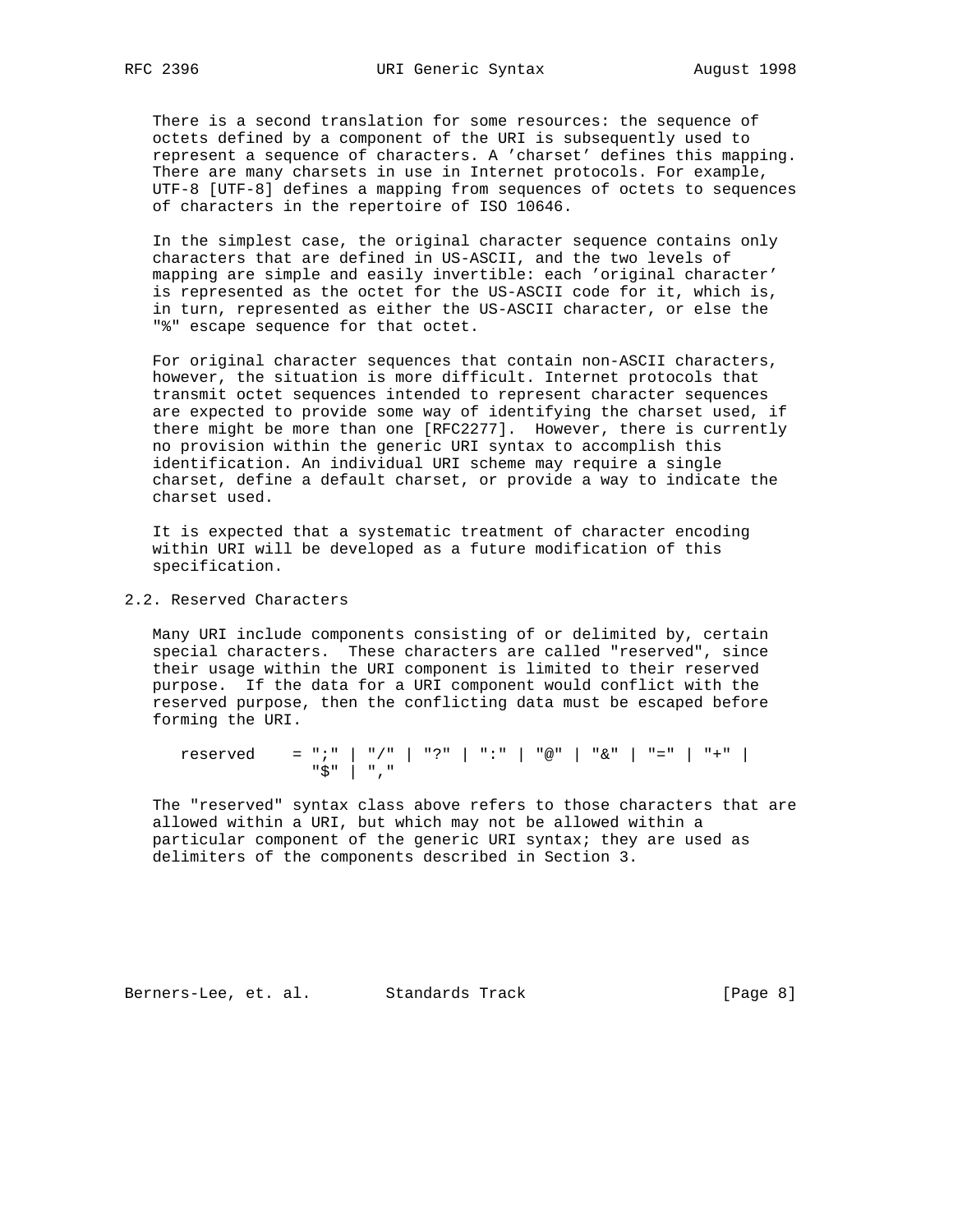Characters in the "reserved" set are not reserved in all contexts. The set of characters actually reserved within any given URI component is defined by that component. In general, a character is reserved if the semantics of the URI changes if the character is replaced with its escaped US-ASCII encoding.

#### 2.3. Unreserved Characters

 Data characters that are allowed in a URI but do not have a reserved purpose are called unreserved. These include upper and lower case letters, decimal digits, and a limited set of punctuation marks and symbols.

```
 unreserved = alphanum | mark
mark = "-" | " " | "." | "." | "*" | "*" | "'" | "(" | ")"
```
 Unreserved characters can be escaped without changing the semantics of the URI, but this should not be done unless the URI is being used in a context that does not allow the unescaped character to appear.

### 2.4. Escape Sequences

 Data must be escaped if it does not have a representation using an unreserved character; this includes data that does not correspond to a printable character of the US-ASCII coded character set, or that corresponds to any US-ASCII character that is disallowed, as explained below.

## 2.4.1. Escaped Encoding

 An escaped octet is encoded as a character triplet, consisting of the percent character "%" followed by the two hexadecimal digits representing the octet code. For example, "%20" is the escaped encoding for the US-ASCII space character.

 escaped = "%" hex hex hex = digit | "A" | "B" | "C" | "D" | "E" | "F" | "a" | "b" | "c" | "d" | "e" | "f"

#### 2.4.2. When to Escape and Unescape

 A URI is always in an "escaped" form, since escaping or unescaping a completed URI might change its semantics. Normally, the only time escape encodings can safely be made is when the URI is being created from its component parts; each component may have its own set of characters that are reserved, so only the mechanism responsible for generating or interpreting that component can determine whether or

Berners-Lee, et. al. Standards Track (Page 9)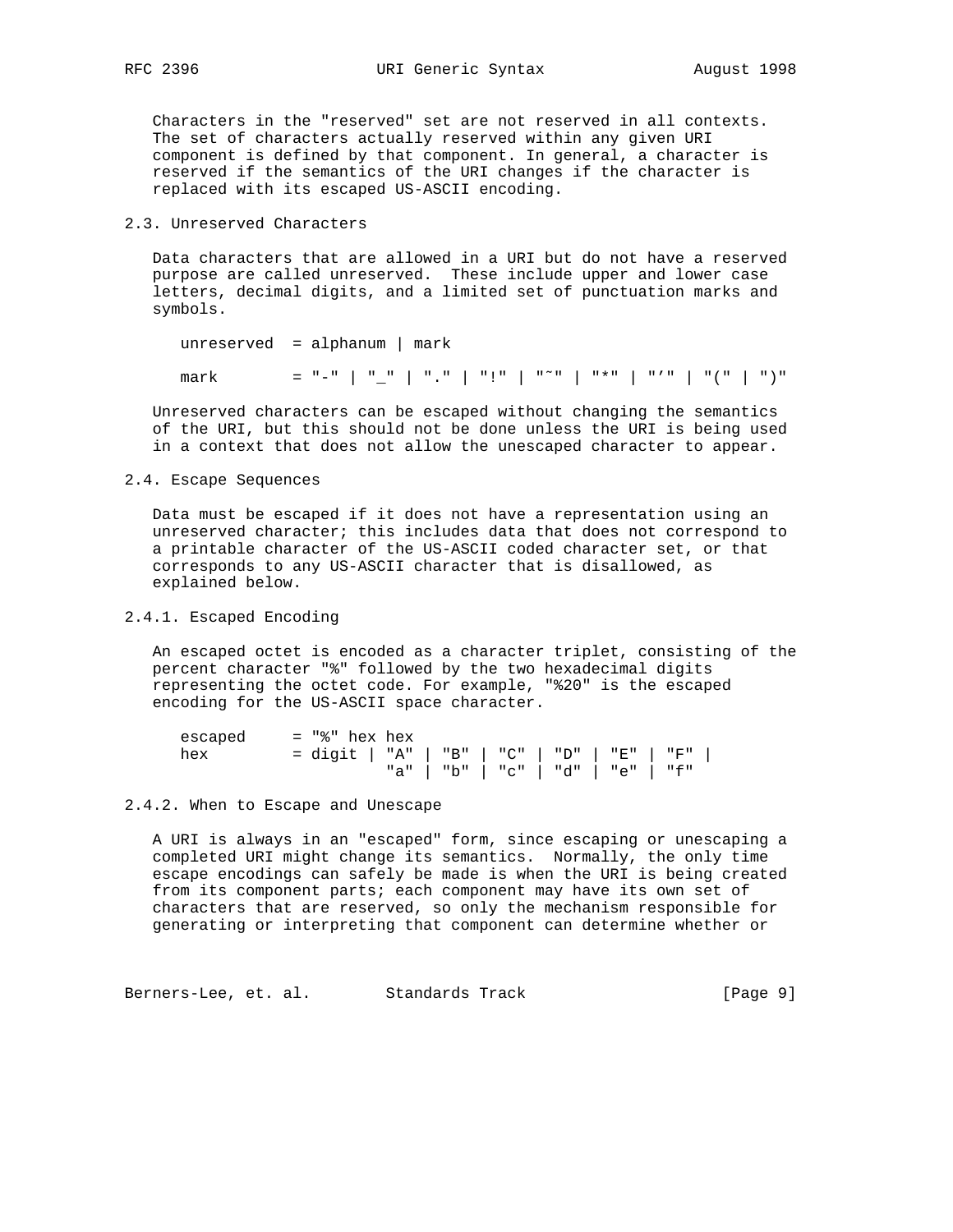not escaping a character will change its semantics. Likewise, a URI must be separated into its components before the escaped characters within those components can be safely decoded.

 In some cases, data that could be represented by an unreserved character may appear escaped; for example, some of the unreserved "mark" characters are automatically escaped by some systems. If the given URI scheme defines a canonicalization algorithm, then unreserved characters may be unescaped according to that algorithm. For example, "%7e" is sometimes used instead of "~" in an http URL path, but the two are equivalent for an http URL.

 Because the percent "%" character always has the reserved purpose of being the escape indicator, it must be escaped as "%25" in order to be used as data within a URI. Implementers should be careful not to escape or unescape the same string more than once, since unescaping an already unescaped string might lead to misinterpreting a percent data character as another escaped character, or vice versa in the case of escaping an already escaped string.

2.4.3. Excluded US-ASCII Characters

 Although they are disallowed within the URI syntax, we include here a description of those US-ASCII characters that have been excluded and the reasons for their exclusion.

 The control characters in the US-ASCII coded character set are not used within a URI, both because they are non-printable and because they are likely to be misinterpreted by some control mechanisms.

control = <US-ASCII coded characters 00-1F and 7F hexadecimal>

 The space character is excluded because significant spaces may disappear and insignificant spaces may be introduced when URI are transcribed or typeset or subjected to the treatment of word processing programs. Whitespace is also used to delimit URI in many contexts.

space = <US-ASCII coded character 20 hexadecimal>

 The angle-bracket "<" and ">" and double-quote (") characters are excluded because they are often used as the delimiters around URI in text documents and protocol fields. The character "#" is excluded because it is used to delimit a URI from a fragment identifier in URI references (Section 4). The percent character "%" is excluded because it is used for the encoding of escaped characters.

delims = "<" | ">" | "#" | "%" | <">

Berners-Lee, et. al. Standards Track (Page 10)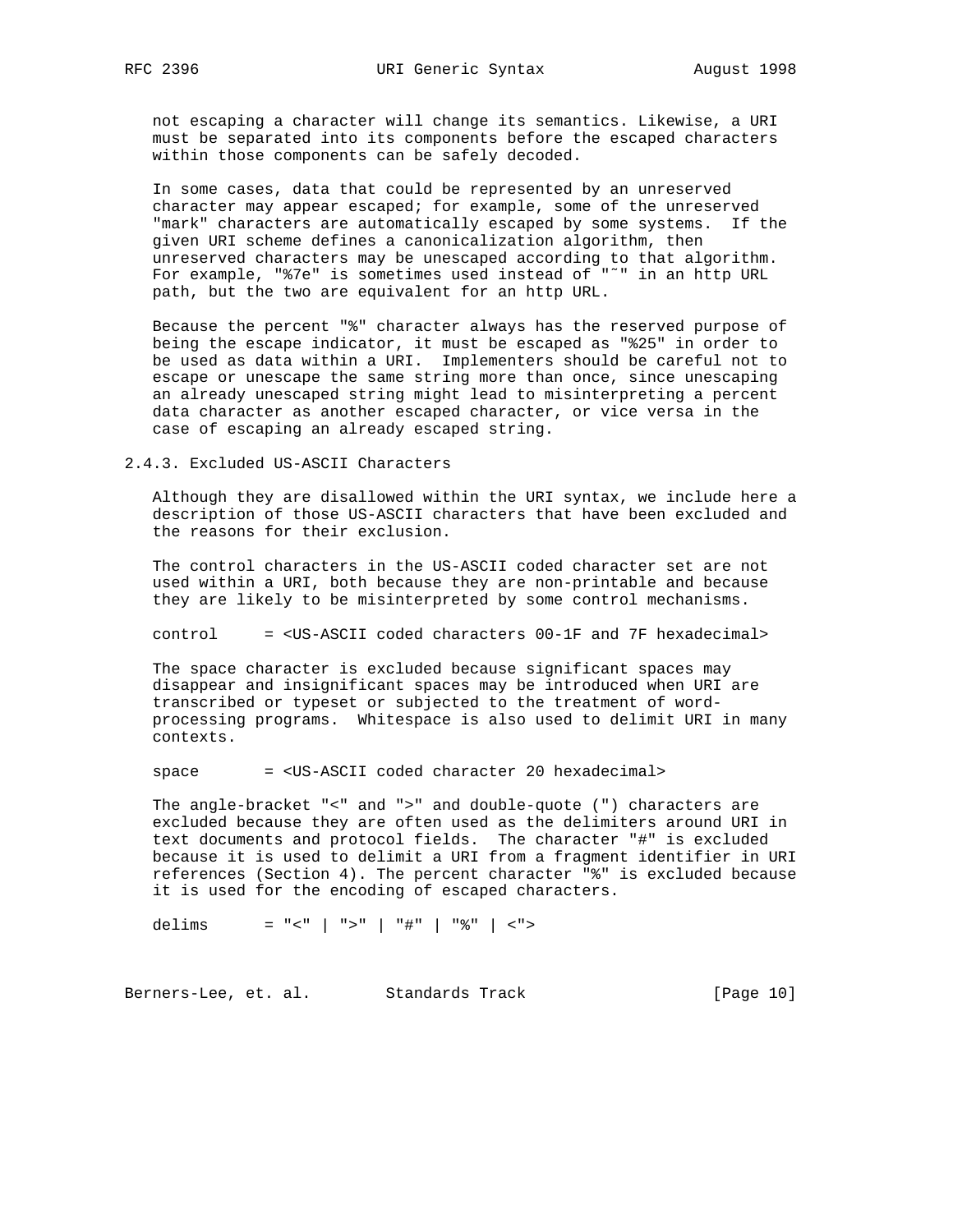Other characters are excluded because gateways and other transport agents are known to sometimes modify such characters, or they are used as delimiters.

unwise  $= "{ " | " | " } " | " | " | " | " \$ " | "^" | "[" | "]" | "'"

 Data corresponding to excluded characters must be escaped in order to be properly represented within a URI.

3. URI Syntactic Components

 The URI syntax is dependent upon the scheme. In general, absolute URI are written as follows:

<scheme>:<scheme-specific-part>

An absolute URI contains the name of the scheme being used (<scheme>) followed by a colon (":") and then a string (the  $\leq$  scheme-specificpart>) whose interpretation depends on the scheme.

 The URI syntax does not require that the scheme-specific-part have any general structure or set of semantics which is common among all URI. However, a subset of URI do share a common syntax for representing hierarchical relationships within the namespace. This "generic URI" syntax consists of a sequence of four main components:

<scheme>://<authority><path>?<query>

 each of which, except <scheme>, may be absent from a particular URI. For example, some URI schemes do not allow an <authority> component, and others do not use a <query> component.

```
absoluteURI = scheme ":" ( hier_part | opaque_part )
```
 URI that are hierarchical in nature use the slash "/" character for separating hierarchical components. For some file systems, a "/" character (used to denote the hierarchical structure of a URI) is the delimiter used to construct a file name hierarchy, and thus the URI path will look similar to a file pathname. This does NOT imply that the resource is a file or that the URI maps to an actual filesystem pathname.

hier\_part =  $($  net\_path  $|$  abs\_path  $)$  [ "?" query ]  $net\_path$  =  $\sqrt{7}$  authority [ abs\_path ] abs\_path = "/" path\_segments

Berners-Lee, et. al. Standards Track [Page 11]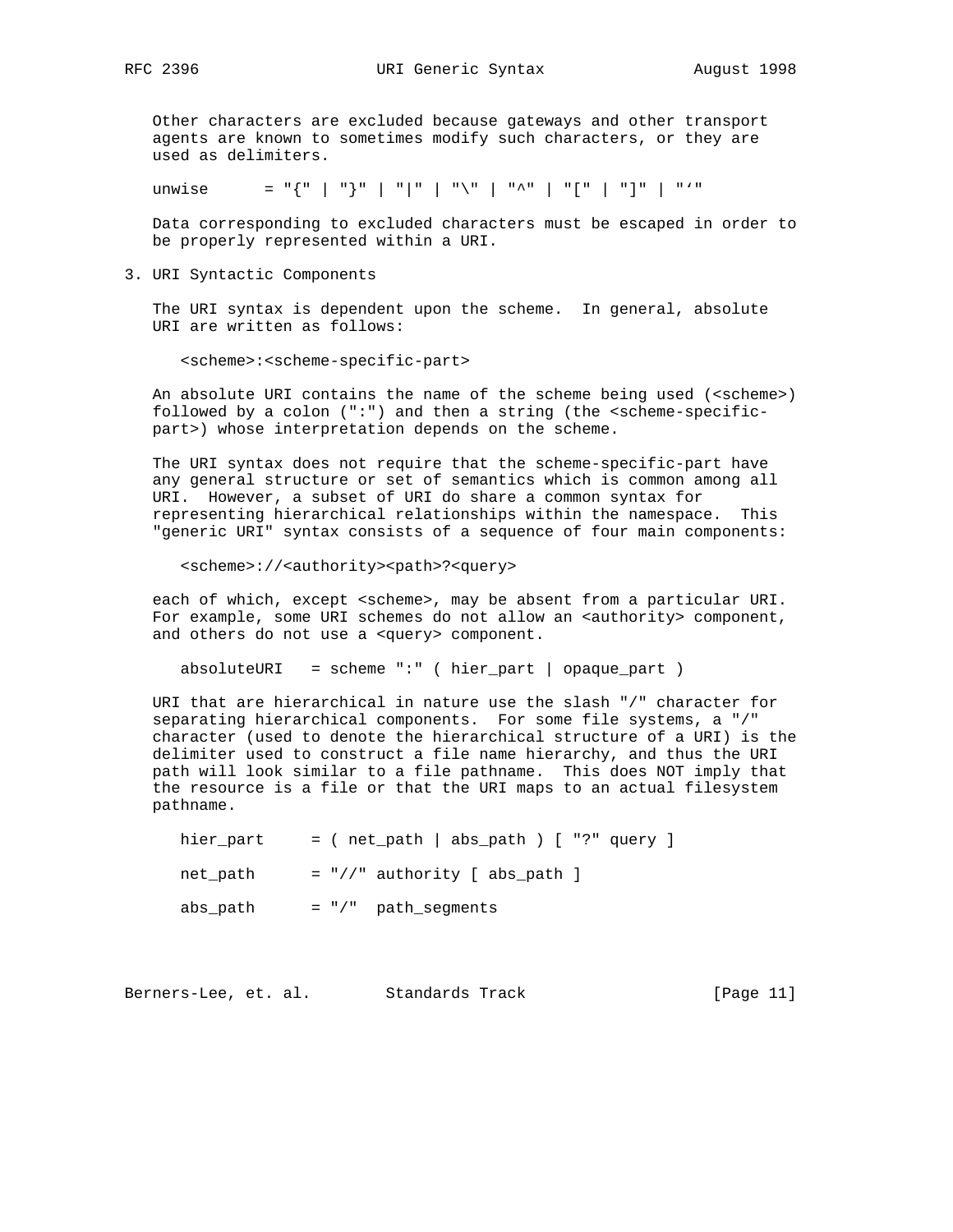URI that do not make use of the slash "/" character for separating hierarchical components are considered opaque by the generic URI parser.

```
 opaque_part = uric_no_slash *uric
uric_no_slash = unreserved | escaped | ";" | "?" | ":" | "@" |
                "&" | "=" | "+" | "$" | ","
```
We use the term <path> to refer to both the <abs\_path> and <opaque\_part> constructs, since they are mutually exclusive for any given URI and can be parsed as a single component.

#### 3.1. Scheme Component

 Just as there are many different methods of access to resources, there are a variety of schemes for identifying such resources. The URI syntax consists of a sequence of components separated by reserved characters, with the first component defining the semantics for the remainder of the URI string.

 Scheme names consist of a sequence of characters beginning with a lower case letter and followed by any combination of lower case letters, digits, plus ("+"), period ("."), or hyphen ("-"). For resiliency, programs interpreting URI should treat upper case letters as equivalent to lower case in scheme names (e.g., allow "HTTP" as well as "http").

scheme = alpha \*( alpha | digit | "+" | "-" | "." )

 Relative URI references are distinguished from absolute URI in that they do not begin with a scheme name. Instead, the scheme is inherited from the base URI, as described in Section 5.2.

#### 3.2. Authority Component

 Many URI schemes include a top hierarchical element for a naming authority, such that the namespace defined by the remainder of the URI is governed by that authority. This authority component is typically defined by an Internet-based server or a scheme-specific registry of naming authorities.

authority = server | reg\_name

 The authority component is preceded by a double slash "//" and is terminated by the next slash "/", question-mark "?", or by the end of the URI. Within the authority component, the characters ";", ":", "@", "?", and "/" are reserved.

Berners-Lee, et. al. Standards Track (Page 12)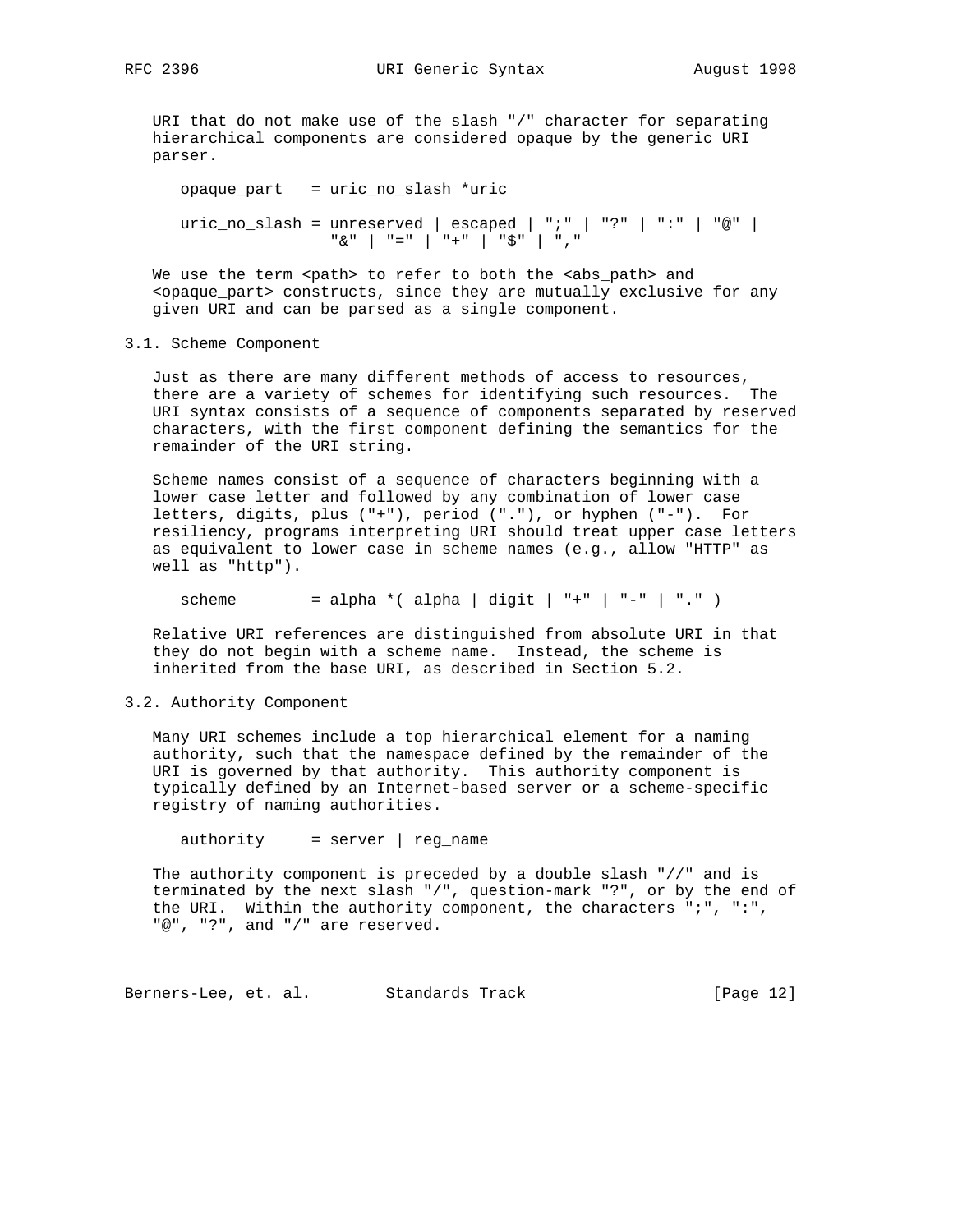An authority component is not required for a URI scheme to make use of relative references. A base URI without an authority component implies that any relative reference will also be without an authority component.

#### 3.2.1. Registry-based Naming Authority

 The structure of a registry-based naming authority is specific to the URI scheme, but constrained to the allowed characters for an authority component.

reg\_name =  $1*($  unreserved | escaped | "\$" | "," | ";" | ":" | "@" | "&" | "=" | "+" )

#### 3.2.2. Server-based Naming Authority

 URL schemes that involve the direct use of an IP-based protocol to a specified server on the Internet use a common syntax for the server component of the URI's scheme-specific data:

<userinfo>@<host>:<port>

where <userinfo> may consist of a user name and, optionally, scheme specific information about how to gain authorization to access the server. The parts "<userinfo>@" and ":<port>" may be omitted.

server = [ [ userinfo "@" ] hostport ]

 The user information, if present, is followed by a commercial at-sign "@".

userinfo  $= *$  (unreserved | escaped |  $\left| \begin{array}{cc} n \text{ } ; & n-1 \\ \end{array} \right| \left| \begin{array}{cc} n \text{ } ; & n-1 \\ \end{array} \right| \left| \begin{array}{cc} n \text{ } \text{ } & n-1 \\ \end{array} \right| \left| \begin{array}{cc} n \text{ } = & n-1 \\ \end{array} \right| \left| \begin{array}{cc} n+ n-1 & n \text{ } \text{ } & n-1 \\ \end{array} \right| \left| \begin{array}{cc} n \text{ } , & n-1 \\ \end{array} \right|$ 

 Some URL schemes use the format "user:password" in the userinfo field. This practice is NOT RECOMMENDED, because the passing of authentication information in clear text (such as URI) has proven to be a security risk in almost every case where it has been used.

 The host is a domain name of a network host, or its IPv4 address as a set of four decimal digit groups separated by ".". Literal IPv6 addresses are not supported.

| hostport    | $=$ host $[$ ":" port $]$                           |
|-------------|-----------------------------------------------------|
| host        | $=$ hostname   IPv4address                          |
| hostname    | $= *$ (domainlabel ".") toplabel [ "." ]            |
| domainlabel | = alphanum   alphanum * ( alphanum   "-" ) alphanum |
| toplabel    | = alpha   alpha * ( alphanum   "-" ) alphanum       |

Berners-Lee, et. al. Standards Track [Page 13]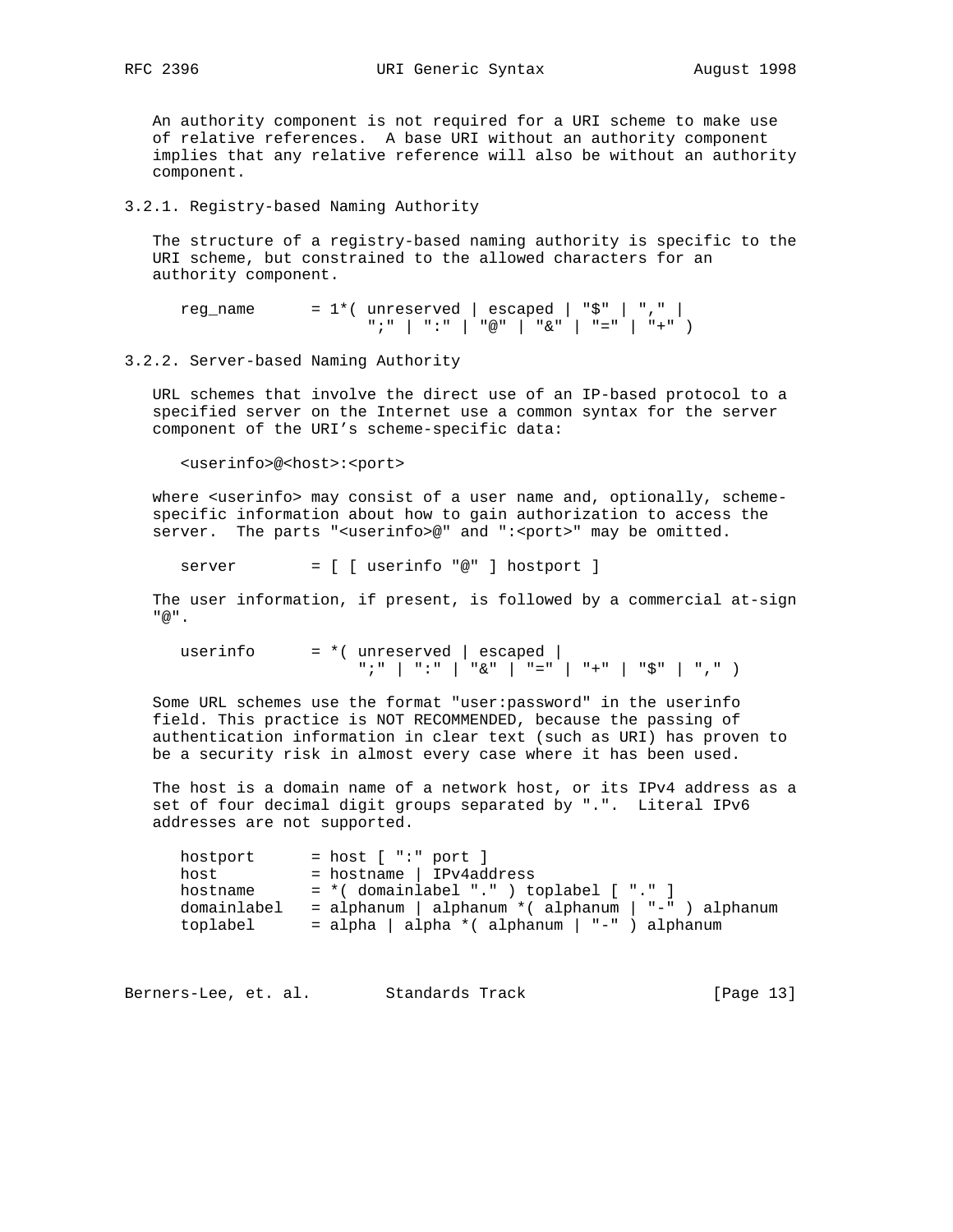IPv4address = 1\*digit "." 1\*digit "." 1\*digit "." 1\*digit port = \*digit

 Hostnames take the form described in Section 3 of [RFC1034] and Section 2.1 of [RFC1123]: a sequence of domain labels separated by ".", each domain label starting and ending with an alphanumeric character and possibly also containing "-" characters. The rightmost domain label of a fully qualified domain name will never start with a digit, thus syntactically distinguishing domain names from IPv4 addresses, and may be followed by a single "." if it is necessary to distinguish between the complete domain name and any local domain. To actually be "Uniform" as a resource locator, a URL hostname should be a fully qualified domain name. In practice, however, the host component may be a local domain literal.

 Note: A suitable representation for including a literal IPv6 address as the host part of a URL is desired, but has not yet been determined or implemented in practice.

 The port is the network port number for the server. Most schemes designate protocols that have a default port number. Another port number may optionally be supplied, in decimal, separated from the host by a colon. If the port is omitted, the default port number is assumed.

# 3.3. Path Component

 The path component contains data, specific to the authority (or the scheme if there is no authority component), identifying the resource within the scope of that scheme and authority.

 path = [ abs\_path | opaque\_part ] path segments = segment  $*( " / ")$  segment ) segment = \*pchar \*( ";" param ) param = \*pchar  $\hbox{pchar}$  = unreserved | escaped | ":" | "@" | "&" | "=" | "+" | "\$" | ","

 The path may consist of a sequence of path segments separated by a single slash "/" character. Within a path segment, the characters "/", ";", "=", and "?" are reserved. Each path segment may include a sequence of parameters, indicated by the semicolon ";" character. The parameters are not significant to the parsing of relative references.

Berners-Lee, et. al. Standards Track [Page 14]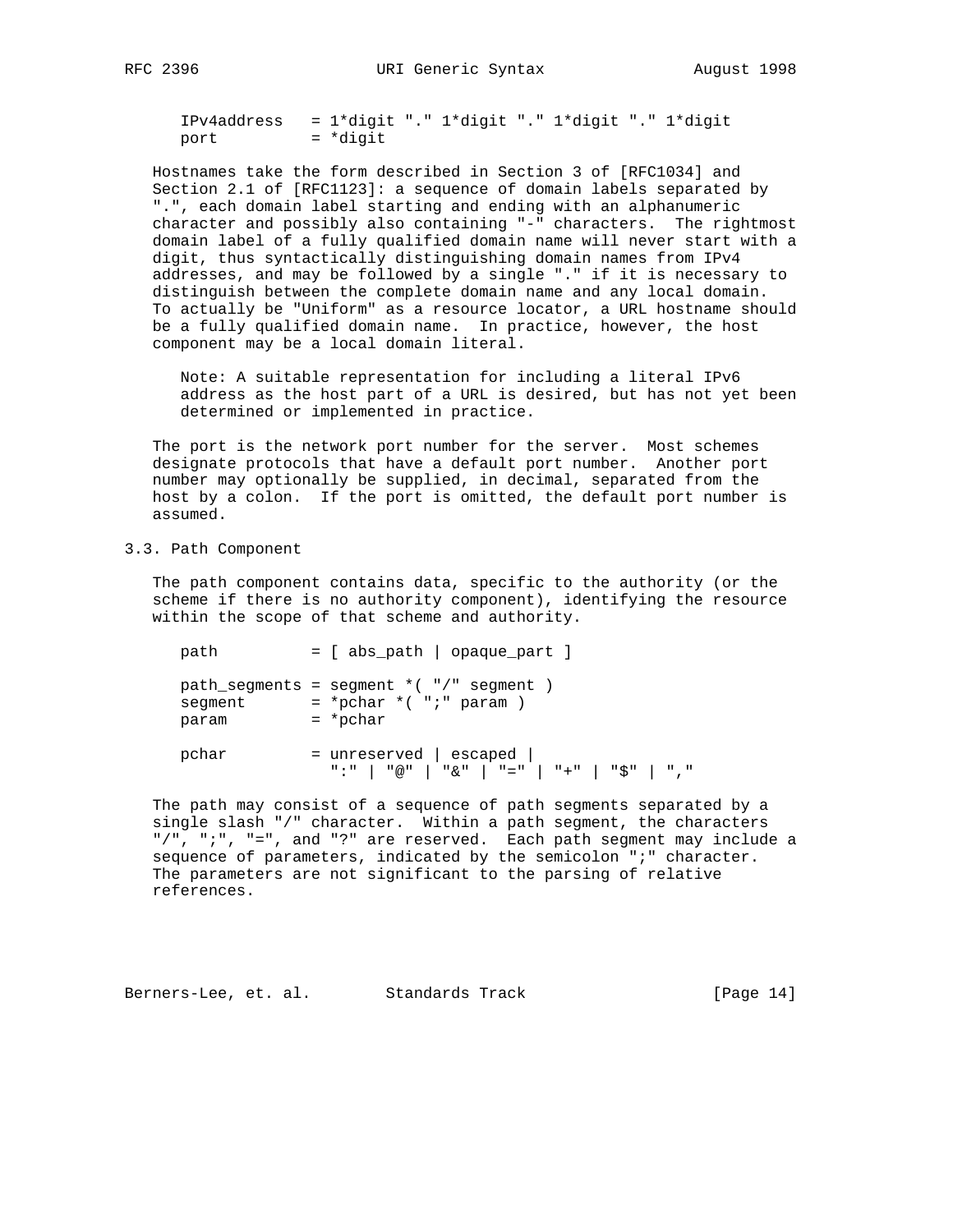#### 3.4. Query Component

 The query component is a string of information to be interpreted by the resource.

query  $=$  \*uric

Within a query component, the characters ";", "/", "?", ":", "@",  $"\&", "='", "+", ",",$  and " $$\text{*}$ " are reserved.

4. URI References

 The term "URI-reference" is used here to denote the common usage of a resource identifier. A URI reference may be absolute or relative, and may have additional information attached in the form of a fragment identifier. However, "the URI" that results from such a reference includes only the absolute URI after the fragment identifier (if any) is removed and after any relative URI is resolved to its absolute form. Although it is possible to limit the discussion of URI syntax and semantics to that of the absolute result, most usage of URI is within general URI references, and it is impossible to obtain the URI from such a reference without also parsing the fragment and resolving the relative form.

URI-reference = [ absoluteURI | relativeURI ] [ "#" fragment ]

 The syntax for relative URI is a shortened form of that for absolute URI, where some prefix of the URI is missing and certain path components ("." and "..") have a special meaning when, and only when, interpreting a relative path. The relative URI syntax is defined in Section 5.

4.1. Fragment Identifier

 When a URI reference is used to perform a retrieval action on the identified resource, the optional fragment identifier, separated from the URI by a crosshatch ("#") character, consists of additional reference information to be interpreted by the user agent after the retrieval action has been successfully completed. As such, it is not part of a URI, but is often used in conjunction with a URI.

 $fragment$  = \*uric

 The semantics of a fragment identifier is a property of the data resulting from a retrieval action, regardless of the type of URI used in the reference. Therefore, the format and interpretation of fragment identifiers is dependent on the media type [RFC2046] of the retrieval result. The character restrictions described in Section 2

Berners-Lee, et. al. Standards Track [Page 15]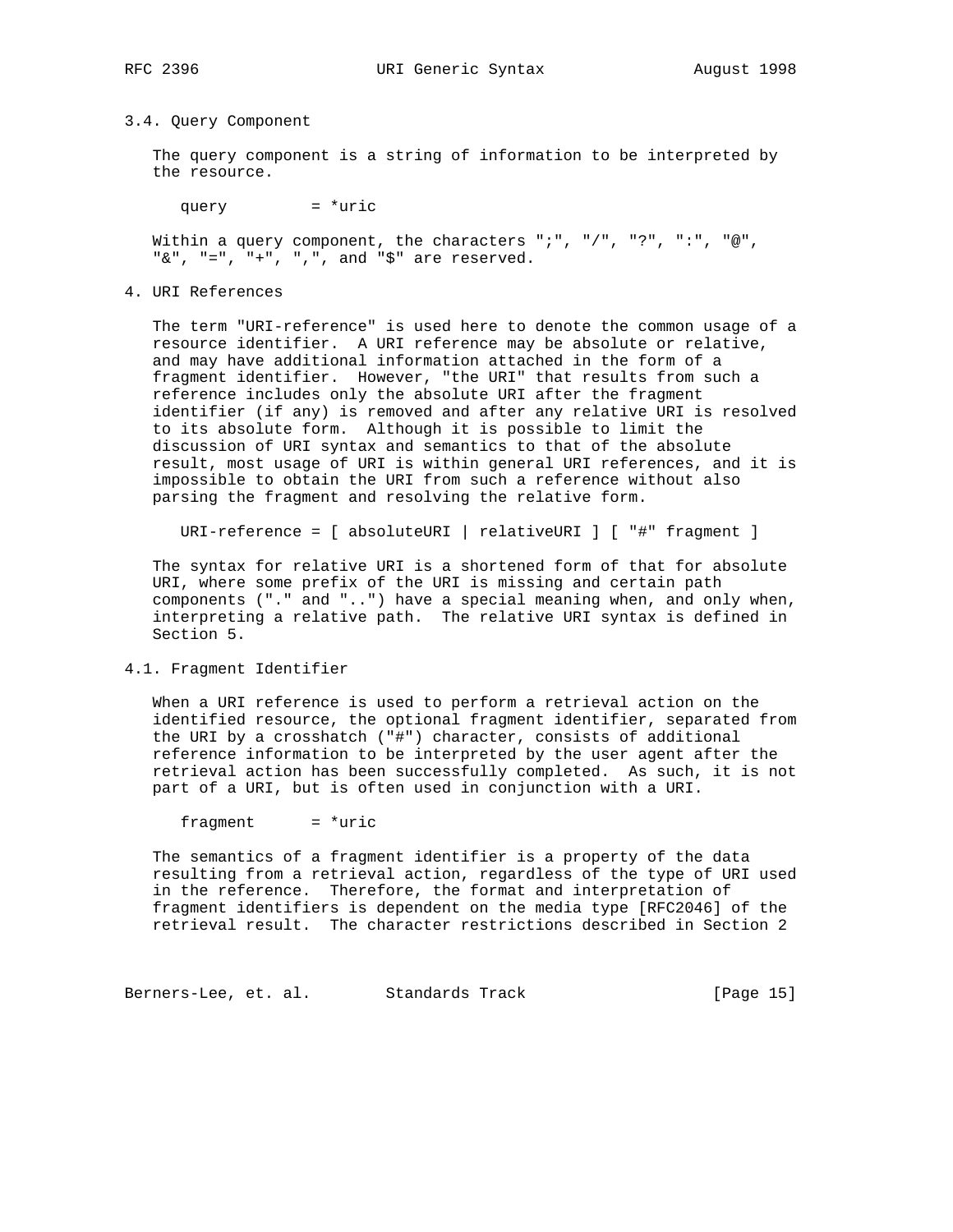for URI also apply to the fragment in a URI-reference. Individual media types may define additional restrictions or structure within the fragment for specifying different types of "partial views" that can be identified within that media type.

 A fragment identifier is only meaningful when a URI reference is intended for retrieval and the result of that retrieval is a document for which the identified fragment is consistently defined.

# 4.2. Same-document References

 A URI reference that does not contain a URI is a reference to the current document. In other words, an empty URI reference within a document is interpreted as a reference to the start of that document, and a reference containing only a fragment identifier is a reference to the identified fragment of that document. Traversal of such a reference should not result in an additional retrieval action. However, if the URI reference occurs in a context that is always intended to result in a new request, as in the case of HTML's FORM element, then an empty URI reference represents the base URI of the current document and should be replaced by that URI when transformed into a request.

4.3. Parsing a URI Reference

 A URI reference is typically parsed according to the four main components and fragment identifier in order to determine what components are present and whether the reference is relative or absolute. The individual components are then parsed for their subparts and, if not opaque, to verify their validity.

 Although the BNF defines what is allowed in each component, it is ambiguous in terms of differentiating between an authority component and a path component that begins with two slash characters. The greedy algorithm is used for disambiguation: the left-most matching rule soaks up as much of the URI reference string as it is capable of matching. In other words, the authority component wins.

 Readers familiar with regular expressions should see Appendix B for a concrete parsing example and test oracle.

5. Relative URI References

 It is often the case that a group or "tree" of documents has been constructed to serve a common purpose; the vast majority of URI in these documents point to resources within the tree rather than

Berners-Lee, et. al. Standards Track (Page 16)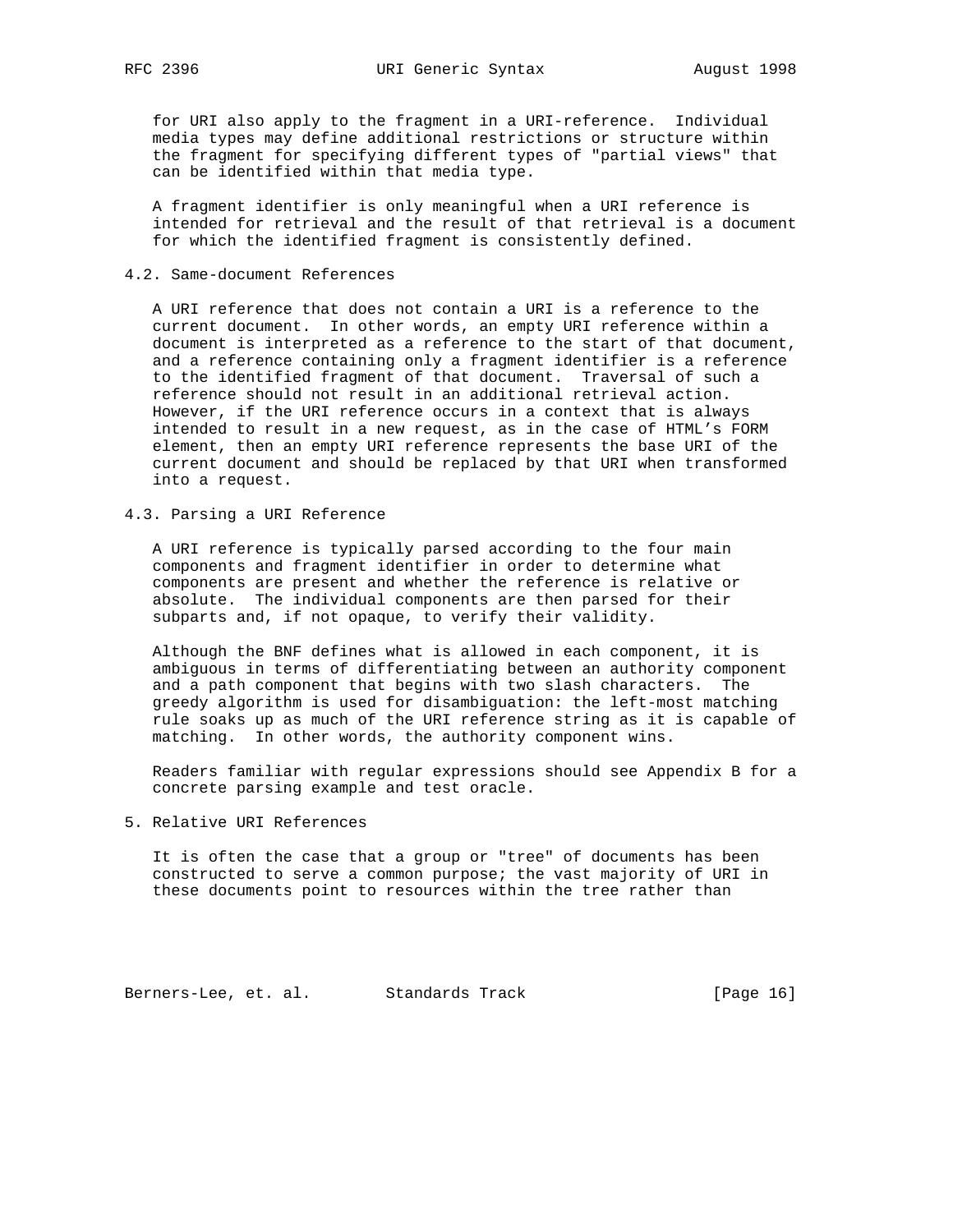outside of it. Similarly, documents located at a particular site are much more likely to refer to other resources at that site than to resources at remote sites.

 Relative addressing of URI allows document trees to be partially independent of their location and access scheme. For instance, it is possible for a single set of hypertext documents to be simultaneously accessible and traversable via each of the "file", "http", and "ftp" schemes if the documents refer to each other using relative URI. Furthermore, such document trees can be moved, as a whole, without changing any of the relative references. Experience within the WWW has demonstrated that the ability to perform relative referencing is necessary for the long-term usability of embedded URI.

The syntax for relative URI takes advantage of the <hier\_part> syntax of <absoluteURI> (Section 3) in order to express a reference that is relative to the namespace of another hierarchical URI.

relativeURI = ( net\_path | abs\_path | rel\_path ) [ "?" query ]

 A relative reference beginning with two slash characters is termed a network-path reference, as defined by <net\_path> in Section 3. Such references are rarely used.

 A relative reference beginning with a single slash character is termed an absolute-path reference, as defined by <abs\_path> in Section 3.

 A relative reference that does not begin with a scheme name or a slash character is termed a relative-path reference.

 rel\_path = rel\_segment [ abs\_path ]  $rel\_segment = 1*($  unreserved | escaped |  $\left[ \begin{array}{cc} n & j & n \\ \end{array} \right] \quad \left[ \begin{array}{cc} n \otimes n & j \\ \end{array} \right] \quad \left[ \begin{array}{cc} n \otimes n & j \\ \end{array} \right] \quad \left[ \begin{array}{cc} n = n & j \\ \end{array} \right] \quad \left[ \begin{array}{cc} n + n & j \\ \end{array} \right] \quad \left[ \begin{array}{cc} n \otimes n & j \\ \end{array} \right] \quad \left[ \begin{array}{cc} n & j \\ \end{array} \right] \end{array} \right]$ 

 Within a relative-path reference, the complete path segments "." and ".." have special meanings: "the current hierarchy level" and "the level above this hierarchy level", respectively. Although this is very similar to their use within Unix-based filesystems to indicate directory levels, these path components are only considered special when resolving a relative-path reference to its absolute form (Section 5.2).

 Authors should be aware that a path segment which contains a colon character cannot be used as the first segment of a relative URI path (e.g., "this:that"), because it would be mistaken for a scheme name.

Berners-Lee, et. al. Standards Track [Page 17]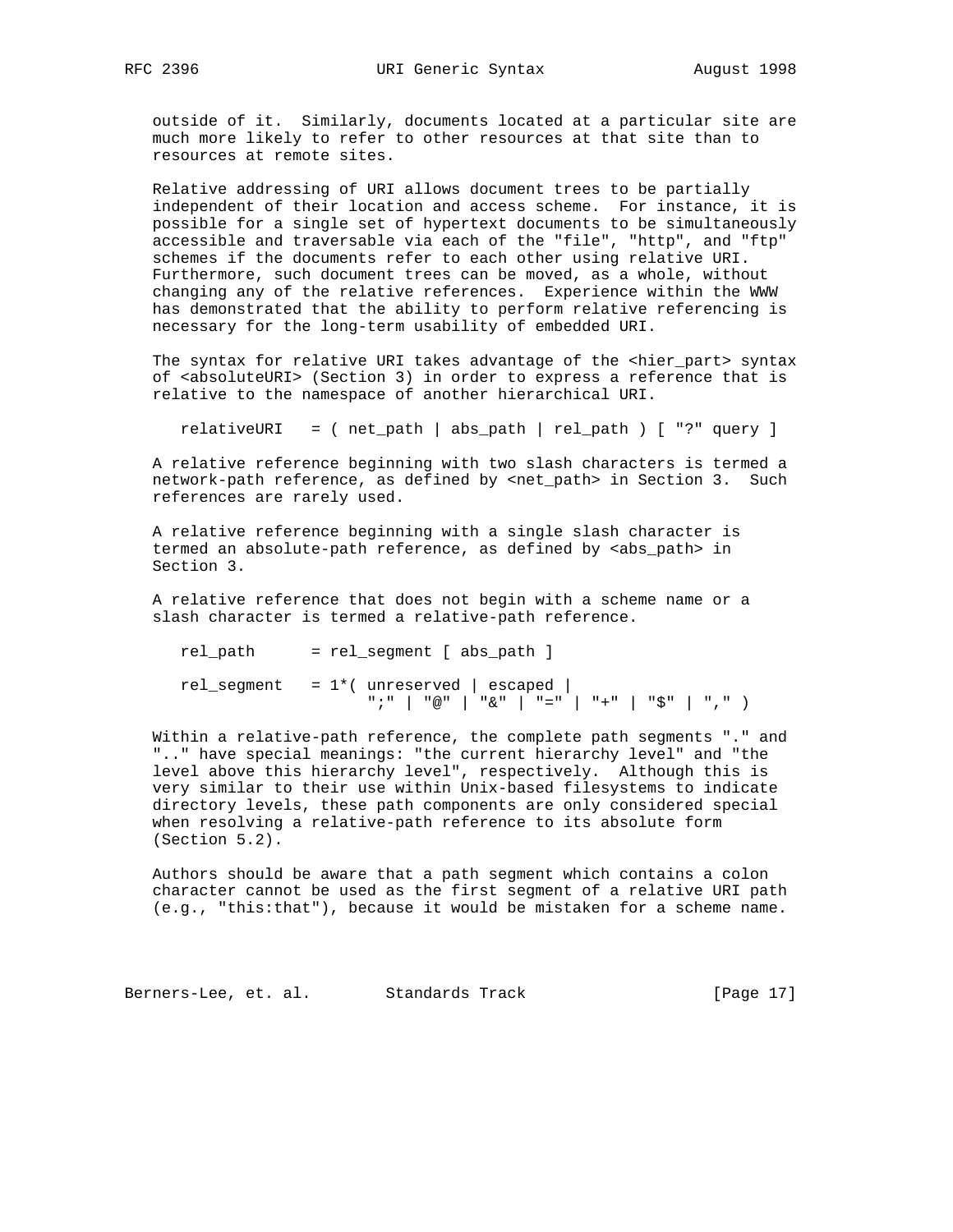It is therefore necessary to precede such segments with other segments (e.g., "./this:that") in order for them to be referenced as a relative path.

 It is not necessary for all URI within a given scheme to be restricted to the <hier\_part> syntax, since the hierarchical properties of that syntax are only necessary when relative URI are used within a particular document. Documents can only make use of relative URI when their base URI fits within the <hier\_part> syntax. It is assumed that any document which contains a relative reference will also have a base URI that obeys the syntax. In other words, relative URI cannot be used within a document that has an unsuitable base URI.

 Some URI schemes do not allow a hierarchical syntax matching the <hier\_part> syntax, and thus cannot use relative references.

5.1. Establishing a Base URI

 The term "relative URI" implies that there exists some absolute "base URI" against which the relative reference is applied. Indeed, the base URI is necessary to define the semantics of any relative URI reference; without it, a relative reference is meaningless. In order for relative URI to be usable within a document, the base URI of that document must be known to the parser.

 The base URI of a document can be established in one of four ways, listed below in order of precedence. The order of precedence can be thought of in terms of layers, where the innermost defined base URI has the highest precedence. This can be visualized graphically as:



Berners-Lee, et. al. Standards Track [Page 18]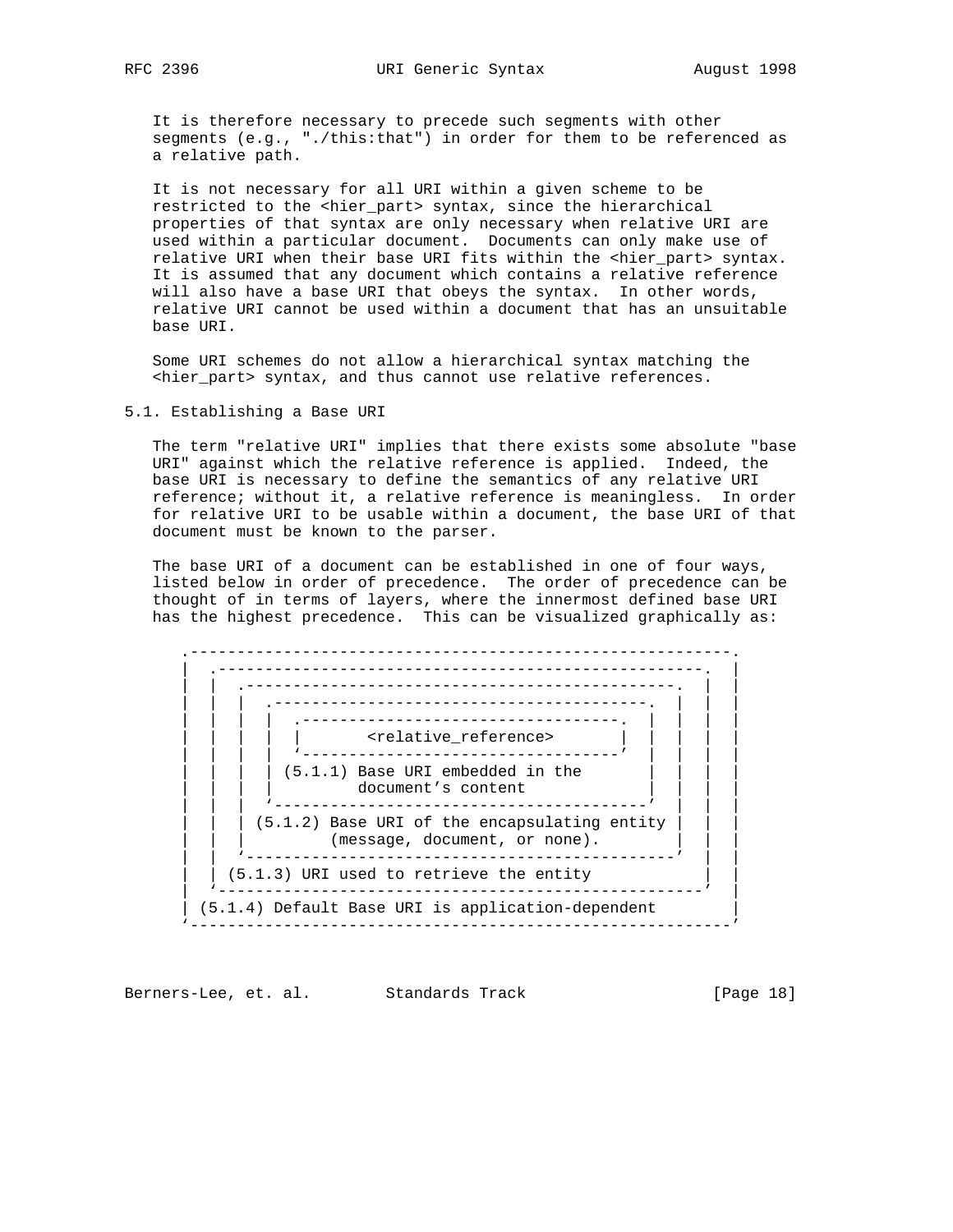# 5.1.1. Base URI within Document Content

 Within certain document media types, the base URI of the document can be embedded within the content itself such that it can be readily obtained by a parser. This can be useful for descriptive documents, such as tables of content, which may be transmitted to others through protocols other than their usual retrieval context (e.g., E-Mail or USENET news).

 It is beyond the scope of this document to specify how, for each media type, the base URI can be embedded. It is assumed that user agents manipulating such media types will be able to obtain the appropriate syntax from that media type's specification. An example of how the base URI can be embedded in the Hypertext Markup Language (HTML) [RFC1866] is provided in Appendix D.

 A mechanism for embedding the base URI within MIME container types (e.g., the message and multipart types) is defined by MHTML [RFC2110]. Protocols that do not use the MIME message header syntax, but which do allow some form of tagged metainformation to be included within messages, may define their own syntax for defining the base URI as part of a message.

5.1.2. Base URI from the Encapsulating Entity

 If no base URI is embedded, the base URI of a document is defined by the document's retrieval context. For a document that is enclosed within another entity (such as a message or another document), the retrieval context is that entity; thus, the default base URI of the document is the base URI of the entity in which the document is encapsulated.

5.1.3. Base URI from the Retrieval URI

 If no base URI is embedded and the document is not encapsulated within some other entity (e.g., the top level of a composite entity), then, if a URI was used to retrieve the base document, that URI shall be considered the base URI. Note that if the retrieval was the result of a redirected request, the last URI used (i.e., that which resulted in the actual retrieval of the document) is the base URI.

5.1.4. Default Base URI

If none of the conditions described in Sections  $5.1.1--5.1.3$  apply, then the base URI is defined by the context of the application. Since this definition is necessarily application-dependent, failing

Berners-Lee, et. al. Standards Track [Page 19]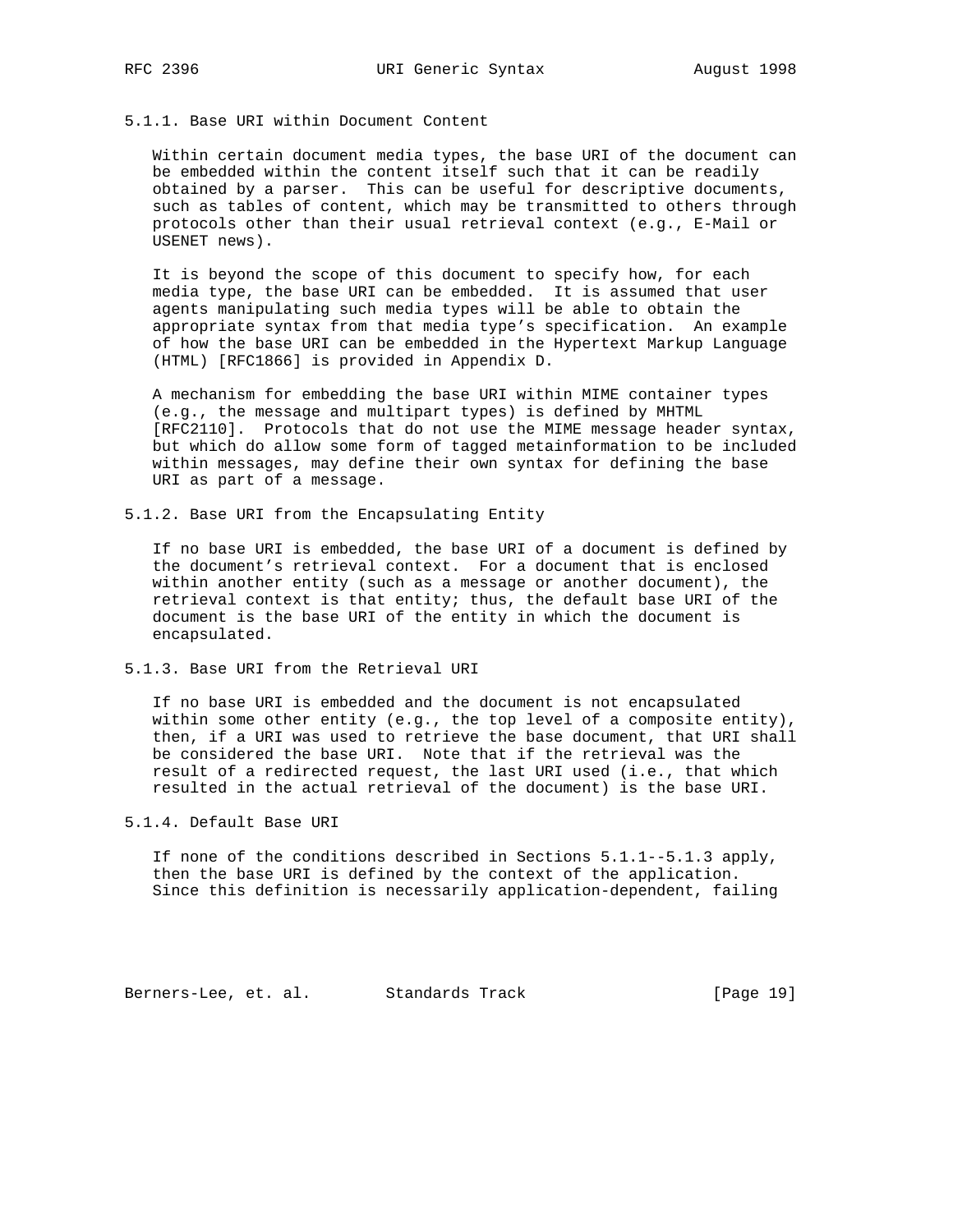to define the base URI using one of the other methods may result in the same content being interpreted differently by different types of application.

 It is the responsibility of the distributor(s) of a document containing relative URI to ensure that the base URI for that document can be established. It must be emphasized that relative URI cannot be used reliably in situations where the document's base URI is not well-defined.

5.2. Resolving Relative References to Absolute Form

 This section describes an example algorithm for resolving URI references that might be relative to a given base URI.

 The base URI is established according to the rules of Section 5.1 and parsed into the four main components as described in Section 3. Note that only the scheme component is required to be present in the base URI; the other components may be empty or undefined. A component is undefined if its preceding separator does not appear in the URI reference; the path component is never undefined, though it may be empty. The base URI's query component is not used by the resolution algorithm and may be discarded.

For each URI reference, the following steps are performed in order:

- 1) The URI reference is parsed into the potential four components and fragment identifier, as described in Section 4.3.
- 2) If the path component is empty and the scheme, authority, and query components are undefined, then it is a reference to the current document and we are done. Otherwise, the reference URI's query and fragment components are defined as found (or not found) within the URI reference and not inherited from the base URI.
- 3) If the scheme component is defined, indicating that the reference starts with a scheme name, then the reference is interpreted as an absolute URI and we are done. Otherwise, the reference URI's scheme is inherited from the base URI's scheme component.

 Due to a loophole in prior specifications [RFC1630], some parsers allow the scheme name to be present in a relative URI if it is the same as the base URI scheme. Unfortunately, this can conflict with the correct parsing of non-hierarchical URI. For backwards compatibility, an implementation may work around such references by removing the scheme if it matches that of the base URI and the scheme is known to always use the <hier\_part> syntax. The parser

Berners-Lee, et. al. Standards Track [Page 20]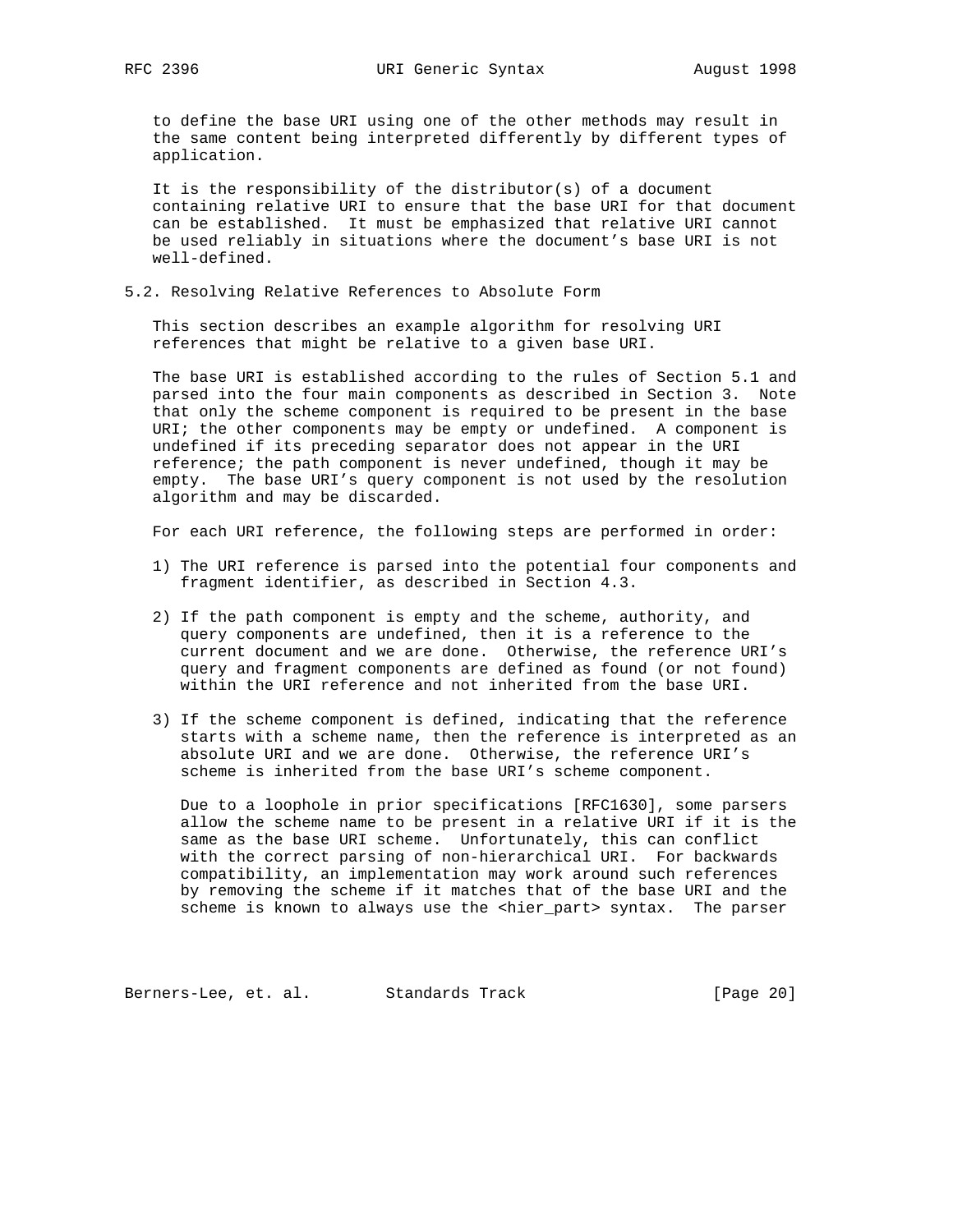can then continue with the steps below for the remainder of the reference components. Validating parsers should mark such a misformed relative reference as an error.

- 4) If the authority component is defined, then the reference is a network-path and we skip to step 7. Otherwise, the reference URI's authority is inherited from the base URI's authority component, which will also be undefined if the URI scheme does not use an authority component.
- 5) If the path component begins with a slash character ("/"), then the reference is an absolute-path and we skip to step 7.
- 6) If this step is reached, then we are resolving a relative-path reference. The relative path needs to be merged with the base URI's path. Although there are many ways to do this, we will describe a simple method using a separate string buffer.
	- a) All but the last segment of the base URI's path component is copied to the buffer. In other words, any characters after the last (right-most) slash character, if any, are excluded.
	- b) The reference's path component is appended to the buffer string.
	- c) All occurrences of "./", where "." is a complete path segment, are removed from the buffer string.
	- d) If the buffer string ends with "." as a complete path segment, that "." is removed.
	- e) All occurrences of "<segment>/../", where <segment> is a complete path segment not equal to "..", are removed from the buffer string. Removal of these path segments is performed iteratively, removing the leftmost matching pattern on each iteration, until no matching pattern remains.
	- f) If the buffer string ends with "<segment>/..", where <segment> is a complete path segment not equal to "..", that "<segment>/.." is removed.
	- g) If the resulting buffer string still begins with one or more complete path segments of "..", then the reference is considered to be in error. Implementations may handle this error by retaining these components in the resolved path (i.e., treating them as part of the final URI), by removing them from the resolved path (i.e., discarding relative levels above the root), or by avoiding traversal of the reference.

Berners-Lee, et. al. Standards Track [Page 21]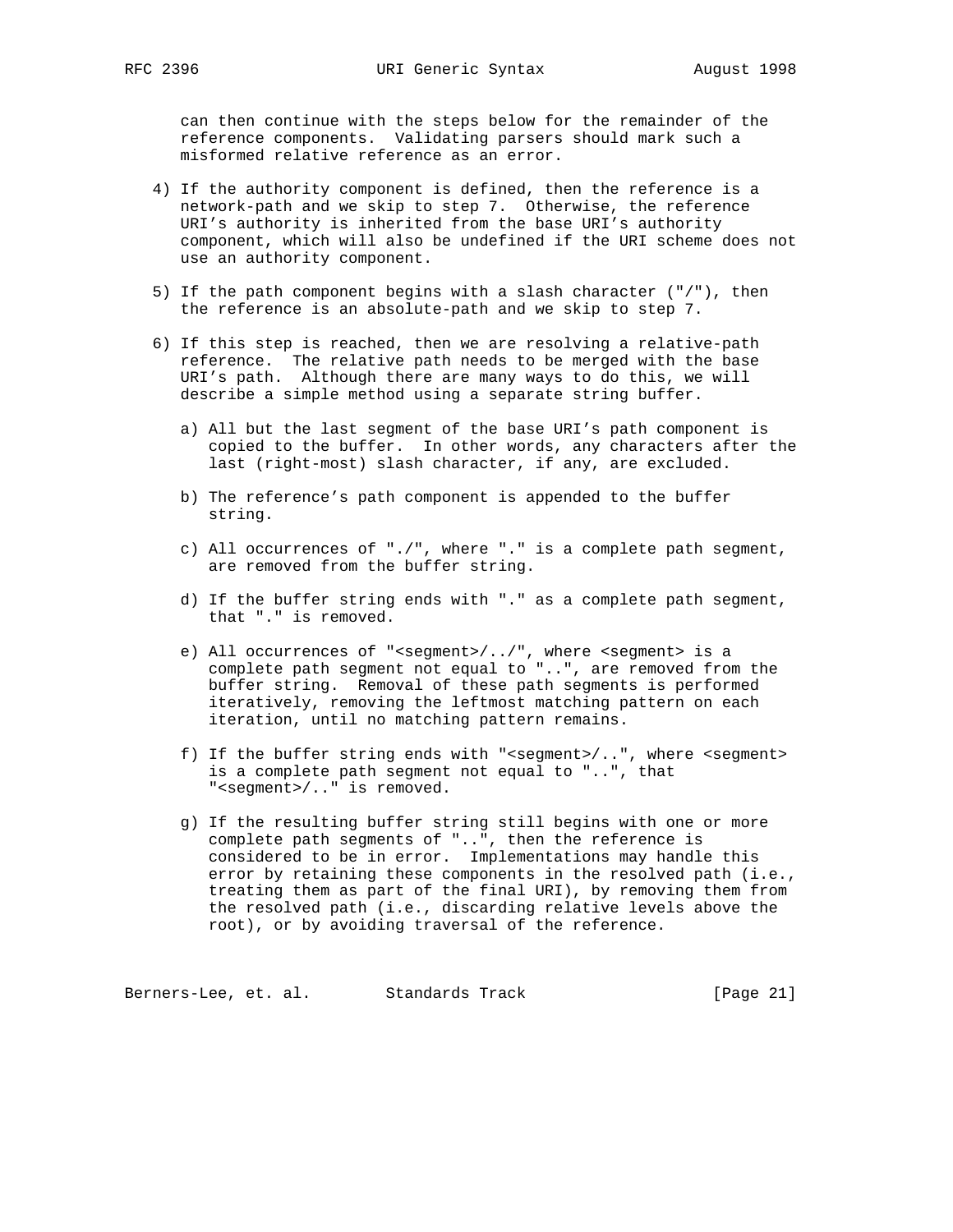- h) The remaining buffer string is the reference URI's new path component.
- 7) The resulting URI components, including any inherited from the base URI, are recombined to give the absolute form of the URI reference. Using pseudocode, this would be

result = ""

- if scheme is defined then append scheme to result append ":" to result
- if authority is defined then append "//" to result append authority to result

append path to result

- if query is defined then append "?" to result append query to result
- if fragment is defined then append "#" to result append fragment to result

return result

 Note that we must be careful to preserve the distinction between a component that is undefined, meaning that its separator was not present in the reference, and a component that is empty, meaning that the separator was present and was immediately followed by the next component separator or the end of the reference.

 The above algorithm is intended to provide an example by which the output of implementations can be tested -- implementation of the algorithm itself is not required. For example, some systems may find it more efficient to implement step 6 as a pair of segment stacks being merged, rather than as a series of string pattern replacements.

 Note: Some WWW client applications will fail to separate the reference's query component from its path component before merging the base and reference paths in step 6 above. This may result in a loss of information if the query component contains the strings  $"/.'.]'$  or  $"/.'$ .

Resolution examples are provided in Appendix C.

Berners-Lee, et. al. Standards Track [Page 22]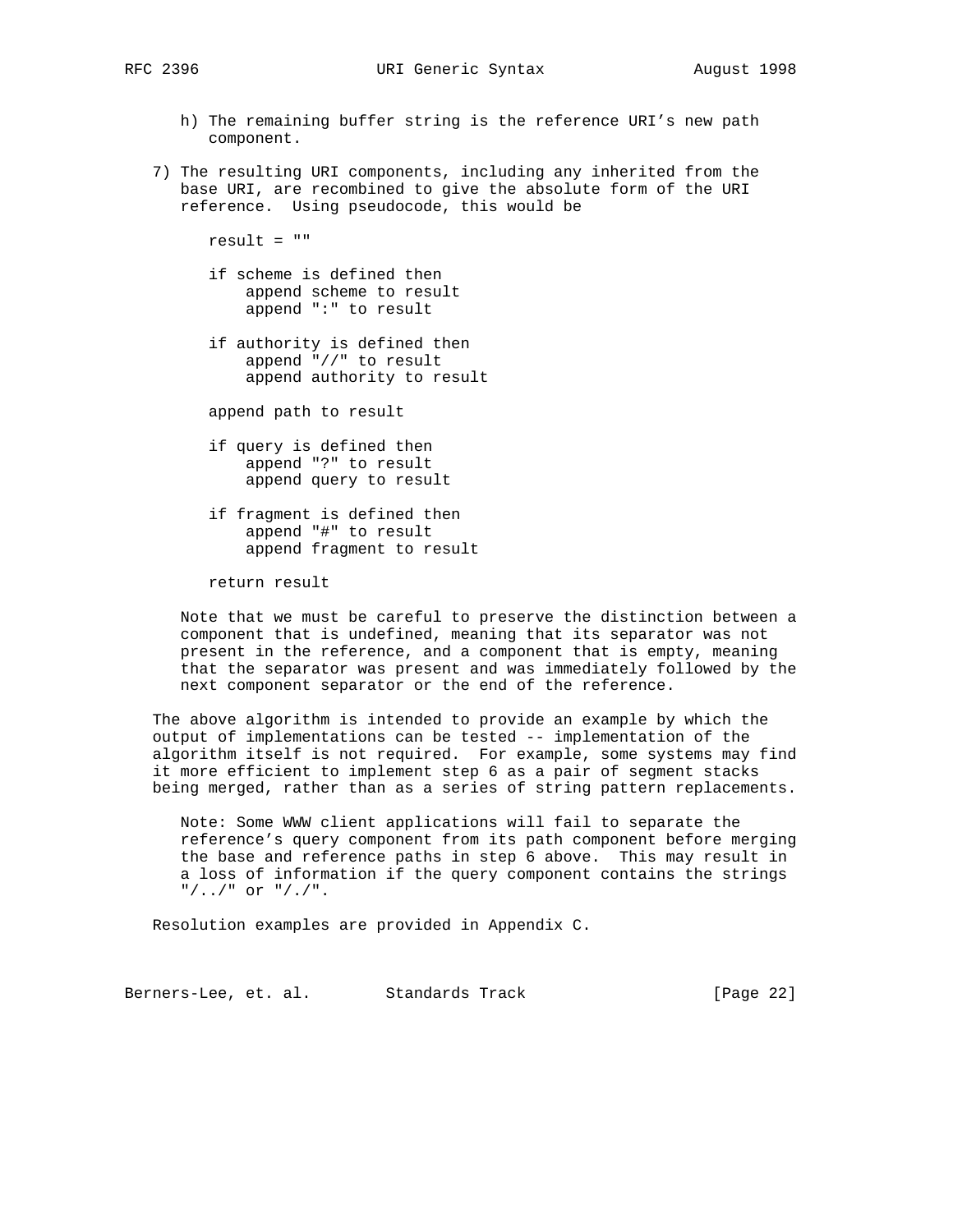6. URI Normalization and Equivalence

 In many cases, different URI strings may actually identify the identical resource. For example, the host names used in URL are actually case insensitive, and the URL <http://www.XEROX.com> is equivalent to <http://www.xerox.com>. In general, the rules for equivalence and definition of a normal form, if any, are scheme dependent. When a scheme uses elements of the common syntax, it will also use the common syntax equivalence rules, namely that the scheme and hostname are case insensitive and a URL with an explicit ":port", where the port is the default for the scheme, is equivalent to one where the port is elided.

7. Security Considerations

 A URI does not in itself pose a security threat. Users should beware that there is no general guarantee that a URL, which at one time located a given resource, will continue to do so. Nor is there any guarantee that a URL will not locate a different resource at some later point in time, due to the lack of any constraint on how a given authority apportions its namespace. Such a guarantee can only be obtained from the person(s) controlling that namespace and the resource in question. A specific URI scheme may include additional semantics, such as name persistence, if those semantics are required of all naming authorities for that scheme.

 It is sometimes possible to construct a URL such that an attempt to perform a seemingly harmless, idempotent operation, such as the retrieval of an entity associated with the resource, will in fact cause a possibly damaging remote operation to occur. The unsafe URL is typically constructed by specifying a port number other than that reserved for the network protocol in question. The client unwittingly contacts a site that is in fact running a different protocol. The content of the URL contains instructions that, when interpreted according to this other protocol, cause an unexpected operation. An example has been the use of a gopher URL to cause an unintended or impersonating message to be sent via a SMTP server.

 Caution should be used when using any URL that specifies a port number other than the default for the protocol, especially when it is a number within the reserved space.

 Care should be taken when a URL contains escaped delimiters for a given protocol (for example, CR and LF characters for telnet protocols) that these are not unescaped before transmission. This might violate the protocol, but avoids the potential for such

Berners-Lee, et. al. Standards Track [Page 23]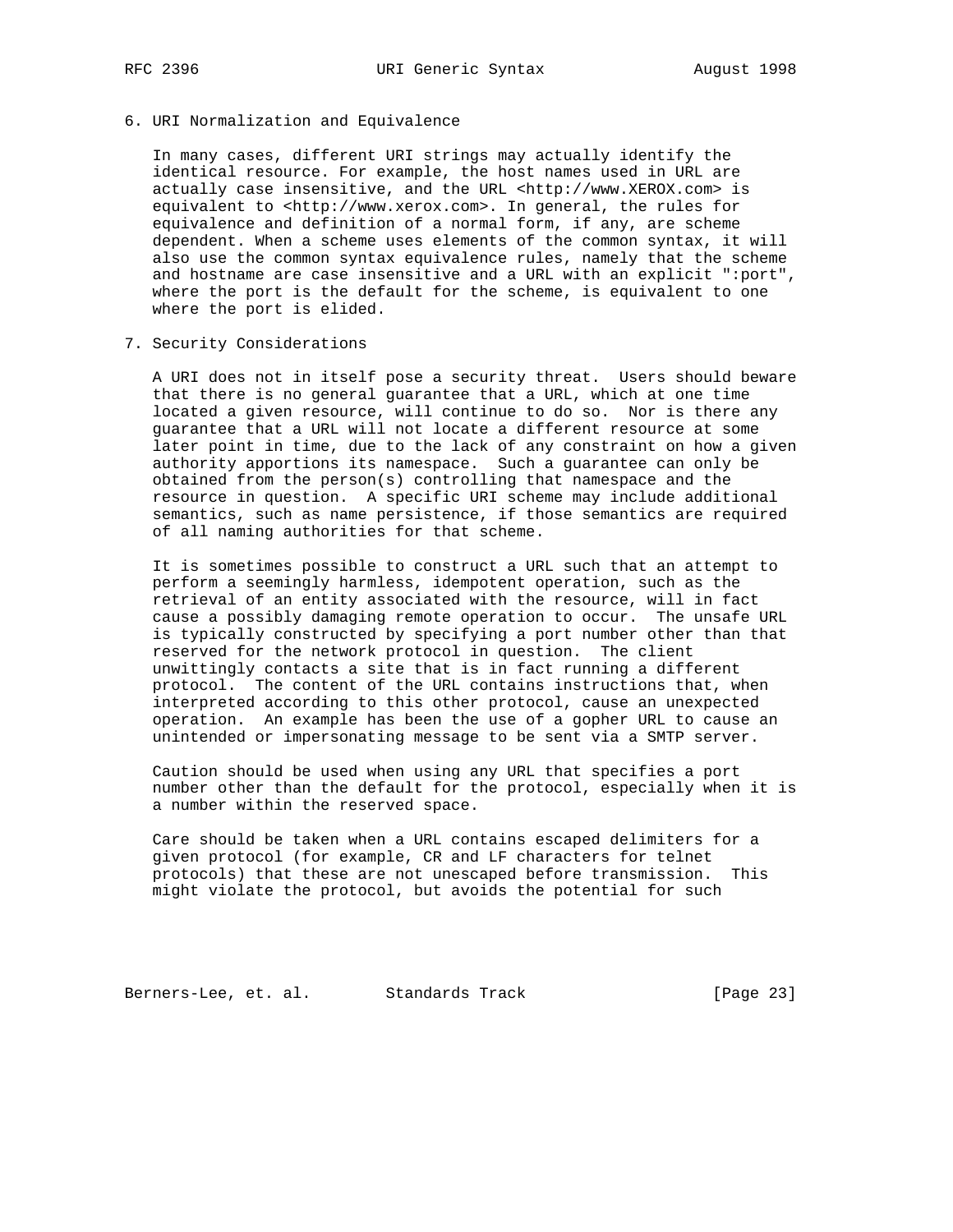characters to be used to simulate an extra operation or parameter in that protocol, which might lead to an unexpected and possibly harmful remote operation to be performed.

 It is clearly unwise to use a URL that contains a password which is intended to be secret. In particular, the use of a password within the 'userinfo' component of a URL is strongly disrecommended except in those rare cases where the 'password' parameter is intended to be public.

8. Acknowledgements

 This document was derived from RFC 1738 [RFC1738] and RFC 1808 [RFC1808]; the acknowledgements in those specifications still apply. In addition, contributions by Gisle Aas, Martin Beet, Martin Duerst, Jim Gettys, Martijn Koster, Dave Kristol, Daniel LaLiberte, Foteos Macrides, James Marshall, Ryan Moats, Keith Moore, and Lauren Wood are gratefully acknowledged.

- 9. References
	- [RFC2277] Alvestrand, H., "IETF Policy on Character Sets and Languages", BCP 18, RFC 2277, January 1998.
	- [RFC1630] Berners-Lee, T., "Universal Resource Identifiers in WWW: A Unifying Syntax for the Expression of Names and Addresses of Objects on the Network as used in the World-Wide Web", RFC 1630, June 1994.
	- [RFC1738] Berners-Lee, T., Masinter, L., and M. McCahill, Editors, "Uniform Resource Locators (URL)", RFC 1738, December 1994.
	- [RFC1866] Berners-Lee T., and D. Connolly, "HyperText Markup Language Specification -- 2.0", RFC 1866, November 1995.
	- [RFC1123] Braden, R., Editor, "Requirements for Internet Hosts -- Application and Support", STD 3, RFC 1123, October 1989.
	- [RFC822] Crocker, D., "Standard for the Format of ARPA Internet Text Messages", STD 11, RFC 822, August 1982.
	- [RFC1808] Fielding, R., "Relative Uniform Resource Locators", RFC 1808, June 1995.
	- [RFC2046] Freed, N., and N. Borenstein, "Multipurpose Internet Mail Extensions (MIME) Part Two: Media Types", RFC 2046, November 1996.

Berners-Lee, et. al. Standards Track (Page 24)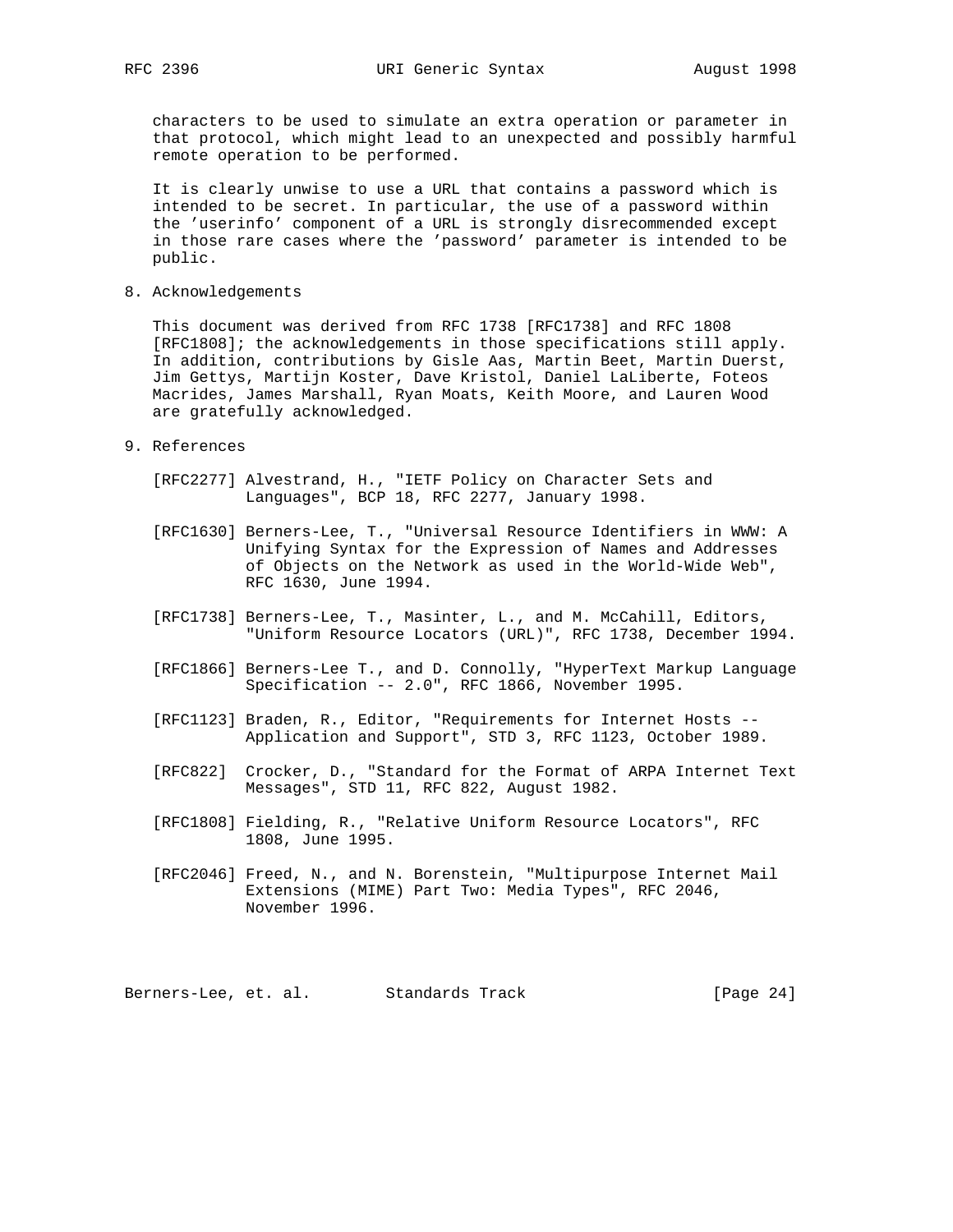- [RFC1736] Kunze, J., "Functional Recommendations for Internet Resource Locators", RFC 1736, February 1995.
- [RFC2141] Moats, R., "URN Syntax", RFC 2141, May 1997.
- [RFC1034] Mockapetris, P., "Domain Names Concepts and Facilities", STD 13, RFC 1034, November 1987.
- [RFC2110] Palme, J., and A. Hopmann, "MIME E-mail Encapsulation of Aggregate Documents, such as HTML (MHTML)", RFC 2110, March 1997.
- [RFC1737] Sollins, K., and L. Masinter, "Functional Requirements for Uniform Resource Names", RFC 1737, December 1994.
- [ASCII] US-ASCII. "Coded Character Set -- 7-bit American Standard Code for Information Interchange", ANSI X3.4-1986.
- [UTF-8] Yergeau, F., "UTF-8, a transformation format of ISO 10646", RFC 2279, January 1998.

Berners-Lee, et. al. Standards Track [Page 25]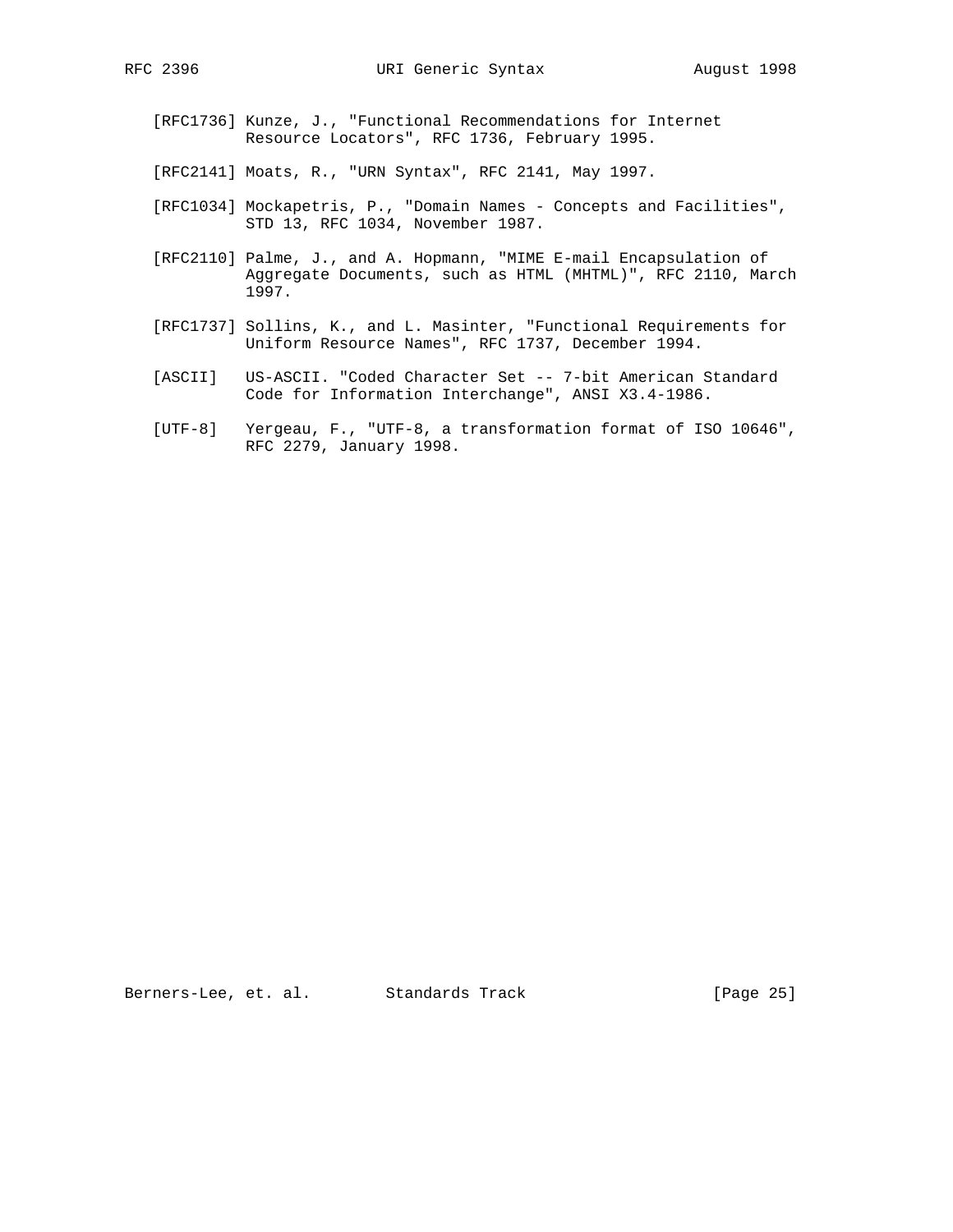10. Authors' Addresses

 Tim Berners-Lee World Wide Web Consortium MIT Laboratory for Computer Science, NE43-356 545 Technology Square Cambridge, MA 02139

Fax:  $+1(617)258-8682$ EMail: timbl@w3.org

 Roy T. Fielding Department of Information and Computer Science University of California, Irvine Irvine, CA 92697-3425

 Fax: +1(949)824-1715 EMail: fielding@ics.uci.edu

 Larry Masinter Xerox PARC 3333 Coyote Hill Road Palo Alto, CA 94034

 Fax: +1(415)812-4333 EMail: masinter@parc.xerox.com

Berners-Lee, et. al. Standards Track [Page 26]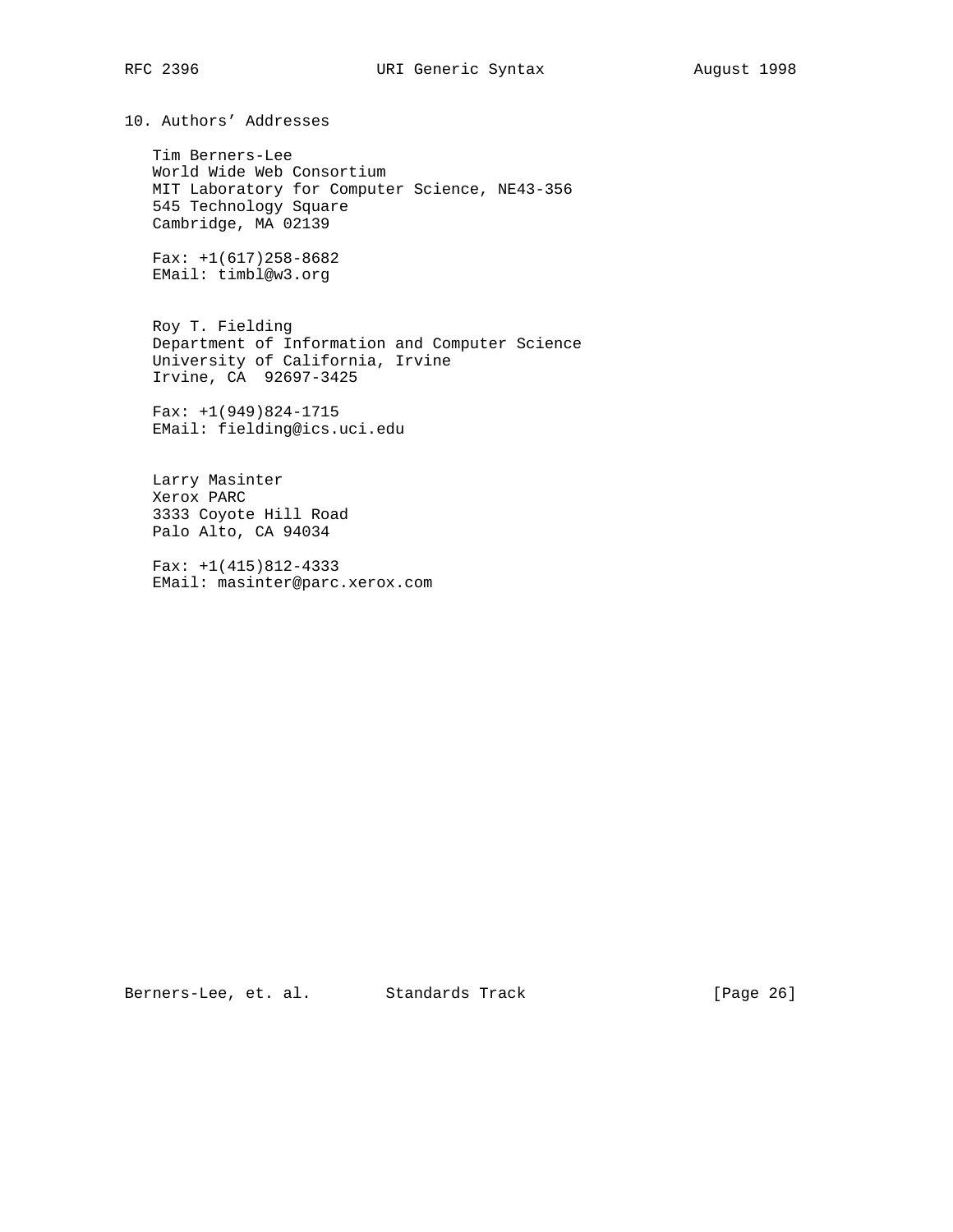RFC 2396 URI Generic Syntax August 1998

A. Collected BNF for URI

 URI-reference = [ absoluteURI | relativeURI ] [ "#" fragment ] absoluteURI = scheme ":" ( hier\_part | opaque\_part ) relativeURI = ( net\_path | abs\_path | rel\_path ) [ "?" query ] hier\_part = ( $net\_path$  |  $abs\_path$ ) [ "?"  $query$ ] opaque\_part = uric\_no\_slash \*uric uric\_no\_slash = unreserved | escaped | ";" | "?" | ":" | "@" | "&" | "=" | "+" | "\$" | "," net\_path = "//" authority [ abs\_path ] abs\_path = "/" path\_segments rel\_path = rel\_segment [ abs\_path ] rel\_segment = 1\*( unreserved | escaped | ";" | "@" | "&" | "=" | "+" | "\$" | "," ) scheme = alpha \*( alpha | digit | "+" | "-" | "." ) authority = server | reg\_name reg\_name =  $1*($  unreserved | escaped | " $$$ " | "," | ";" | ":" | "@" | "&" | "=" | "+" ) server = [ [ userinfo "@" ] hostport ] userinfo = \*( unreserved | escaped |  $\text{``}\; \text{''} \; \text{''} \; \text{''} \; \text{''} \; \text{''} \; \text{''} \; \text{''} \; \text{''} \; \text{''} \; \text{''} \; \text{''} \; \text{''} \; \text{''} \; \text{''} \; \text{''} \; \text{''} \; \text{''} \; \text{''} \; \text{''} \; \text{''} \; \text{''} \; \text{''} \; \text{''} \; \text{''} \; \text{''} \; \text{''} \; \text{''} \; \text{''} \; \text{''} \; \text{''} \; \text{''$  $hostport = host [ "::" port ]$ host = hostname | IPv4address hostname = \*( domainlabel "." ) toplabel [ "." ] domainlabel = alphanum | alphanum \*( alphanum | "-" ) alphanum toplabel = alpha | alpha \*( alphanum | "-" ) alphanum IPv4address = 1\*digit "." 1\*digit "." 1\*digit "." 1\*digit port = \*digit path = [ abs\_path | opaque\_part ] path\_segments = segment \*( "/" segment ) segment = \*pchar \*( ";" param ) param = \*pchar pchar = unreserved | escaped | ":" | "@" | "&" | "=" | "+" | "\$" | "," query = \*uric  $fragment$  = \*uric

Berners-Lee, et. al. Standards Track (Page 27)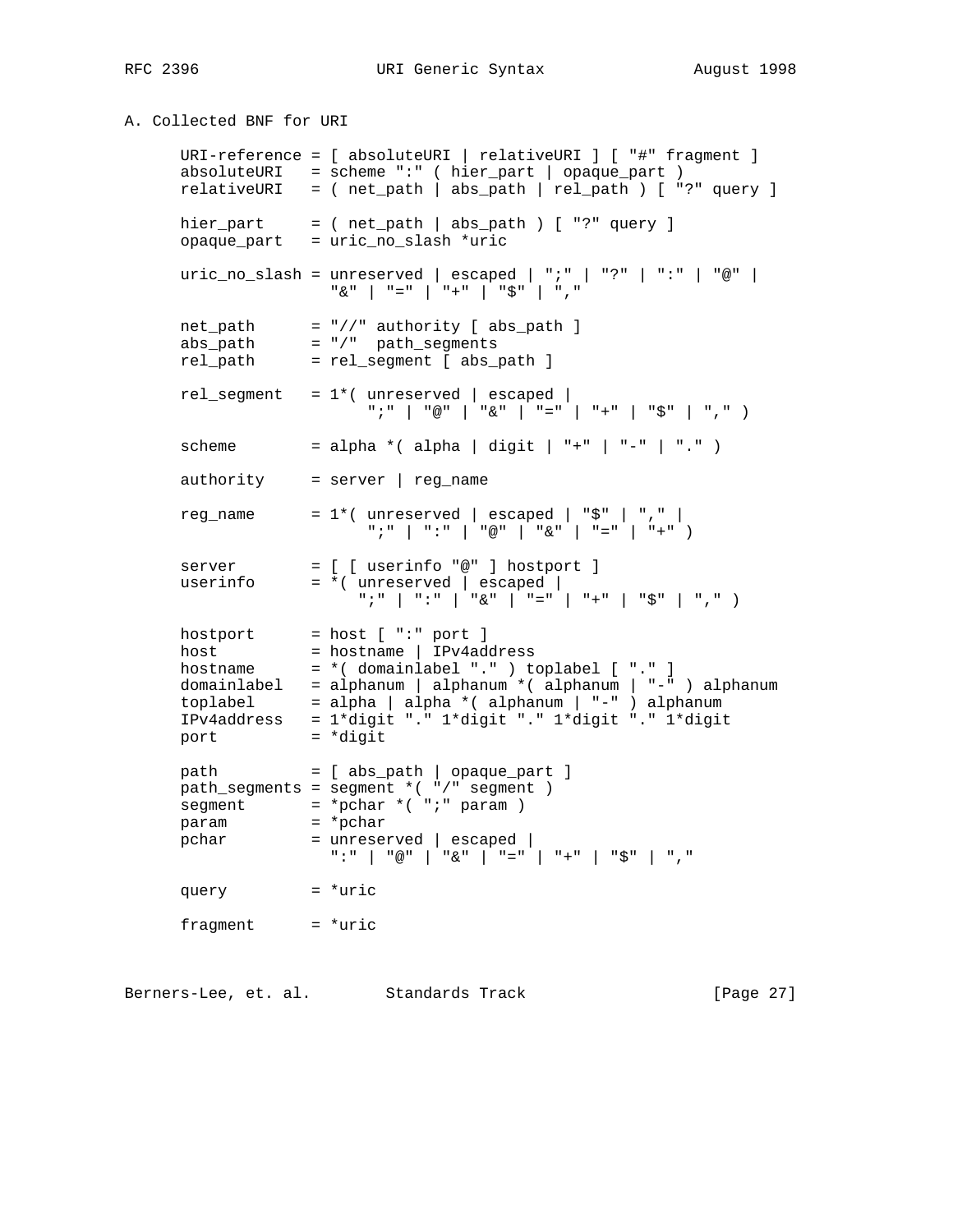| uric<br>reserved<br>unreserved<br>mark | reserved<br>$=$<br>$"$ ; "<br>$"$ / $"$<br>$=$<br>"\$"<br>$"$ , $"$<br>alphanum<br>$=$<br>$\mathbf{u} = \mathbf{u}$<br>$^{\mathrm{II}}$ $ ^{\mathrm{II}}$<br>" ( "<br>$"$ ) " | unreserved<br>" ? "<br>$\mathbf{u}$ : $\mathbf{u}$<br>mark<br>$"$ . $"$<br>" I" | escaped<br>" @ "<br>" & "<br>$\mathbf{u} \sim \mathbf{u}$<br>11 * 11 | $" = "$<br>$" + "$<br>$\mathbf{H}$ $I$ $\mathbf{H}$ |
|----------------------------------------|-------------------------------------------------------------------------------------------------------------------------------------------------------------------------------|---------------------------------------------------------------------------------|----------------------------------------------------------------------|-----------------------------------------------------|
| escaped<br>hex                         | "%" hex hex<br>$=$<br>"A"<br>= digit<br>"a"                                                                                                                                   | "B"<br>"C"<br>"b"<br>"C"                                                        | "D"<br>"E"<br>"d"<br>"e"                                             | "F"<br>" f "                                        |
| alphanum<br>alpha                      | digit<br>alpha<br>$=$<br>lowalpha  <br>$=$                                                                                                                                    | upalpha                                                                         |                                                                      |                                                     |
| lowalpha =                             | "b"<br>"a"<br>"C"<br>" ל<br>יי ך יי<br>"k"<br>"t"<br>"ע"<br>"s"                                                                                                               | "d"<br>"e"<br>"m"<br>"n"<br>" v "<br>" w "                                      | "f"<br>"q"<br>" O "<br>"p"<br>"x"<br>"y"                             | "i"<br>"h"<br>"r"<br>"q"<br>"Z"                     |
| upalpha<br>$=$                         | "A"<br>"B"<br>$"$ $C"$<br>"T."<br>יי ד. יי<br>"K"                                                                                                                             | יי חיי<br>"E"<br>"M"<br>"N"                                                     | "G"<br>"F"<br>"∩"<br>"P"                                             | " I "<br>"H"<br>" O "<br>"R"                        |
| digit<br>$=$                           | "S"<br>"T"<br>"U"<br>" 0 "<br>"1"<br>"2"<br>"8"<br>" 9 "                                                                                                                      | "V"<br>" M "<br>"3"<br>"4"                                                      | "X"<br>"Y"<br>"5"<br>"6"                                             | " Z "<br>" 7 "                                      |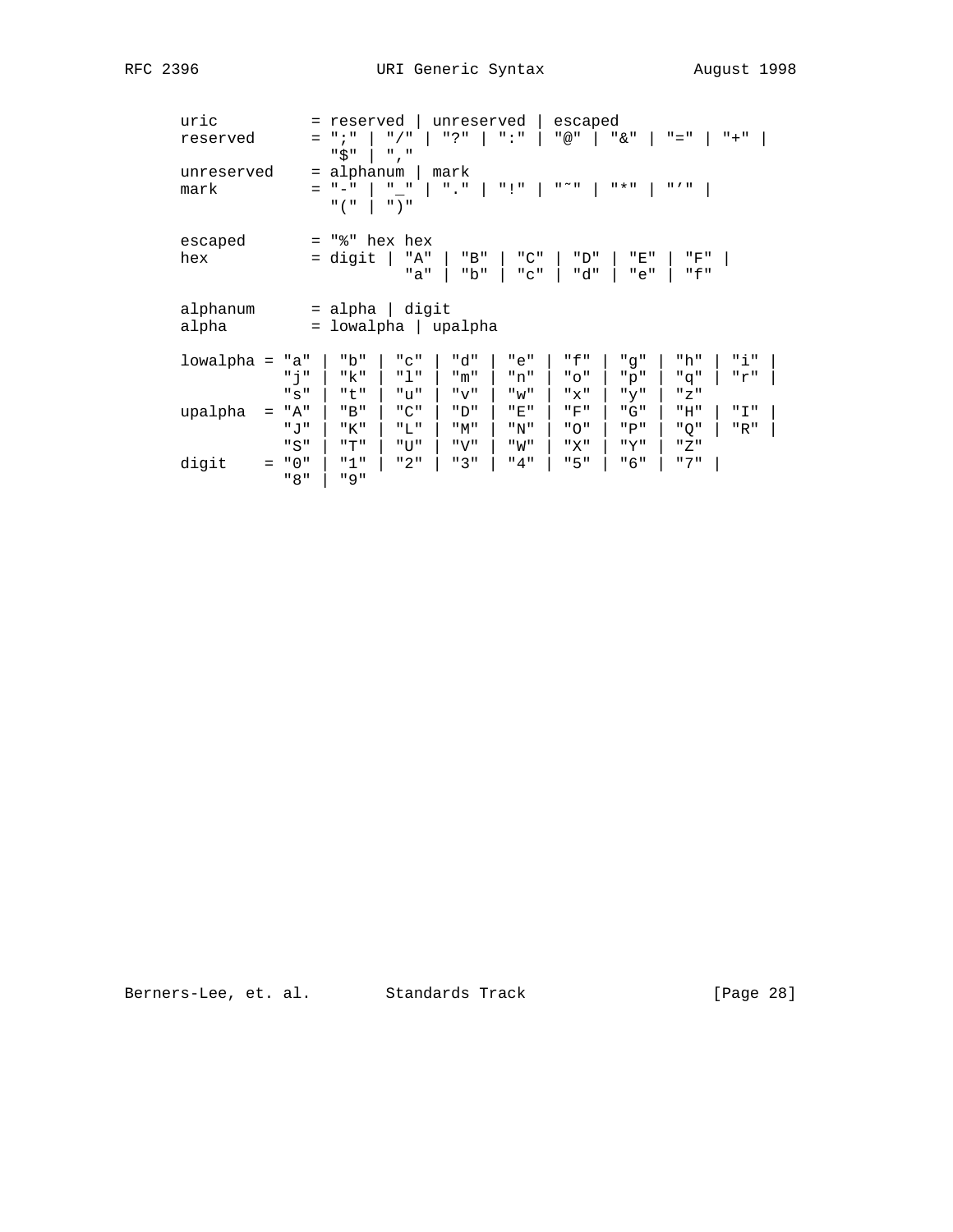B. Parsing a URI Reference with a Regular Expression

 As described in Section 4.3, the generic URI syntax is not sufficient to disambiguate the components of some forms of URI. Since the "greedy algorithm" described in that section is identical to the disambiguation method used by POSIX regular expressions, it is natural and commonplace to use a regular expression for parsing the potential four components and fragment identifier of a URI reference.

 The following line is the regular expression for breaking-down a URI reference into its components.

 $\wedge((\wedge\cdot\cdot\cdot)^{*})\wedge((\wedge\cdot\cdot)^{*})\wedge((\wedge\cdot)^{*})\wedge((\wedge\cdot)^{*})\wedge((\wedge\cdot)^{*})\wedge((\wedge\cdot)^{*})\wedge((\wedge\cdot)^{*})\wedge((\wedge\cdot)^{*})\wedge((\wedge\cdot)^{*})\wedge((\wedge\cdot)^{*})\wedge((\wedge\cdot)^{*})\wedge((\wedge\cdot)^{*})\wedge((\wedge\cdot)^{*})\wedge((\wedge\cdot)^{*})\wedge((\wedge\cdot)^{*})\wedge((\wedge\cdot)^{*})\wedge((\wedge\cdot)^{*})\wedge((\wedge\cdot)^$ 12 3 4 5 6 7 8 9

The numbers in the second line above are only to assist readability; they indicate the reference points for each subexpression (i.e., each paired parenthesis). We refer to the value matched for subexpression <n> as \$<n>. For example, matching the above expression to

http://www.ics.uci.edu/pub/ietf/uri/#Related

results in the following subexpression matches:

 $$1 = http:$  $$2$  = http \$3 = //www.ics.uci.edu \$4 = www.ics.uci.edu \$5 = /pub/ietf/uri/ \$6 = <undefined> \$7 = <undefined> \$8 = #Related  $$9 = Related$ 

where <undefined> indicates that the component is not present, as is the case for the query component in the above example. Therefore, we can determine the value of the four components and fragment as

scheme  $= $2$ authority =  $$4$  $path = $5$  query = \$7 fragment =  $$9$ 

> and, going in the opposite direction, we can recreate a URI reference from its components using the algorithm in step 7 of Section 5.2.

Berners-Lee, et. al. Standards Track [Page 29]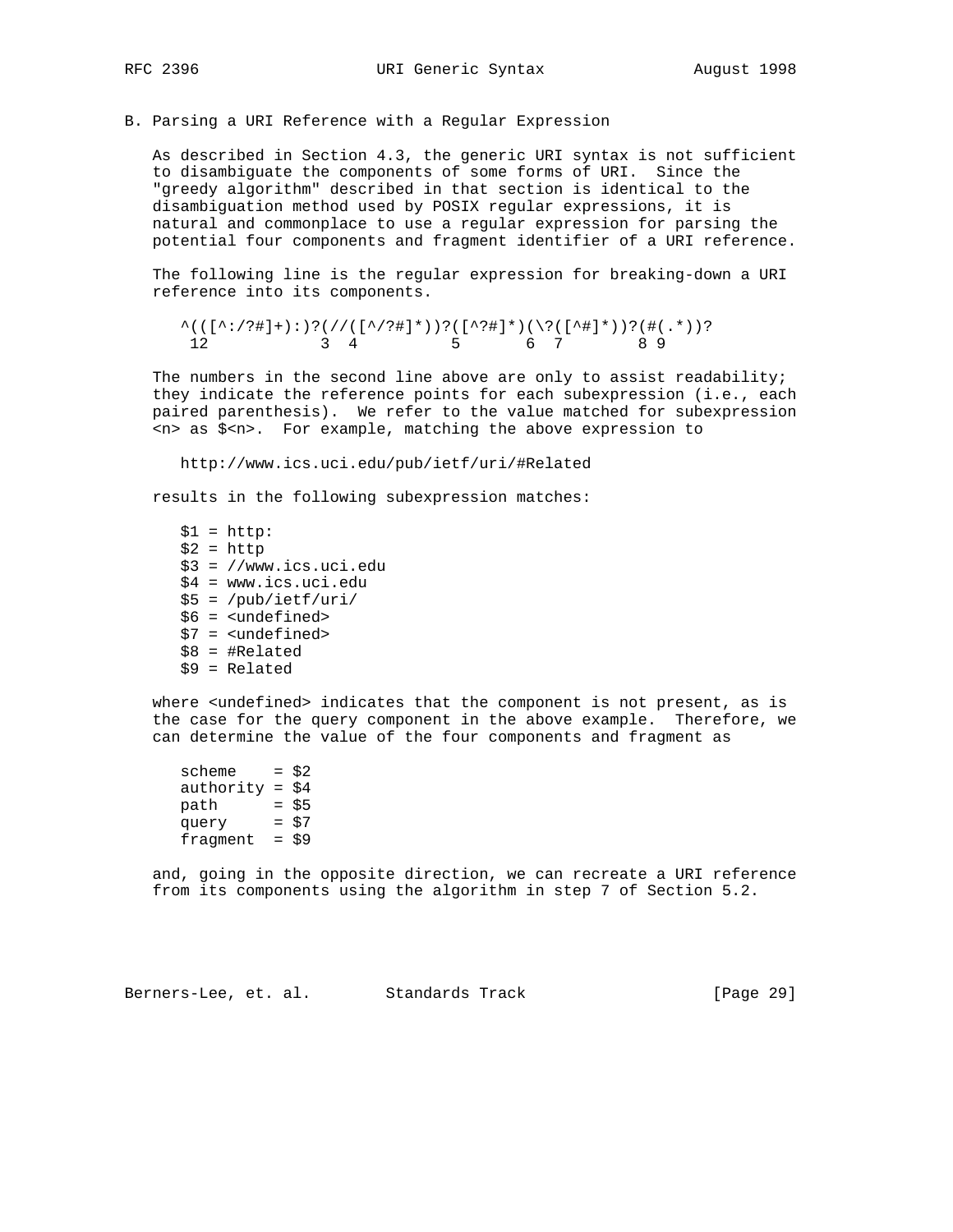C. Examples of Resolving Relative URI References

Within an object with a well-defined base URI of

http://a/b/c/d;p?q

the relative URI would be resolved as follows:

C.1. Normal Examples

| q∶h           | $=$ | q∶h                  |
|---------------|-----|----------------------|
| g             | $=$ | http://a/b/c/g       |
| . /q          | $=$ | http://a/b/c/g       |
| g/            | $=$ | http://a/b/c/q/      |
| /g            | $=$ | http://a/q           |
| //q           | $=$ | http://g             |
| ?у            | $=$ | http://a/b/c/?y      |
| g?y           | $=$ | http://a/b/c/g?y     |
| #s            | $=$ | (current document)#s |
| q#s           | $=$ | http://a/b/c/q#s     |
| q?y#s         | $=$ | http://a/b/c/g?y#s   |
| ix            | $=$ | http://a/b/c/ix      |
| $g_{i}x$      | $=$ | http://a/b/c/gix     |
| g;x?y#s       | $=$ | http://a/b/c/qix?y#s |
|               | $=$ | http://a/b/c/        |
| $\cdot$ /     | $=$ | http://a/b/c/        |
|               | $=$ | http://a/b/          |
| $\ldots/$     | $=$ | http://a/b/          |
| $\ldots$ /g   | $=$ | http://a/b/g         |
| $\dots/$      | $=$ | http://a/            |
| $\dots/$ /    | $=$ | http://a/            |
| $\ldots/$ / g | $=$ | http://a/g           |

#### C.2. Abnormal Examples

 Although the following abnormal examples are unlikely to occur in normal practice, all URI parsers should be capable of resolving them consistently. Each example uses the same base as above.

An empty reference refers to the start of the current document.

<> = (current document)

 Parsers must be careful in handling the case where there are more relative path ".." segments than there are hierarchical levels in the base URI's path. Note that the ".." syntax cannot be used to change the authority component of a URI.

Berners-Lee, et. al. Standards Track [Page 30]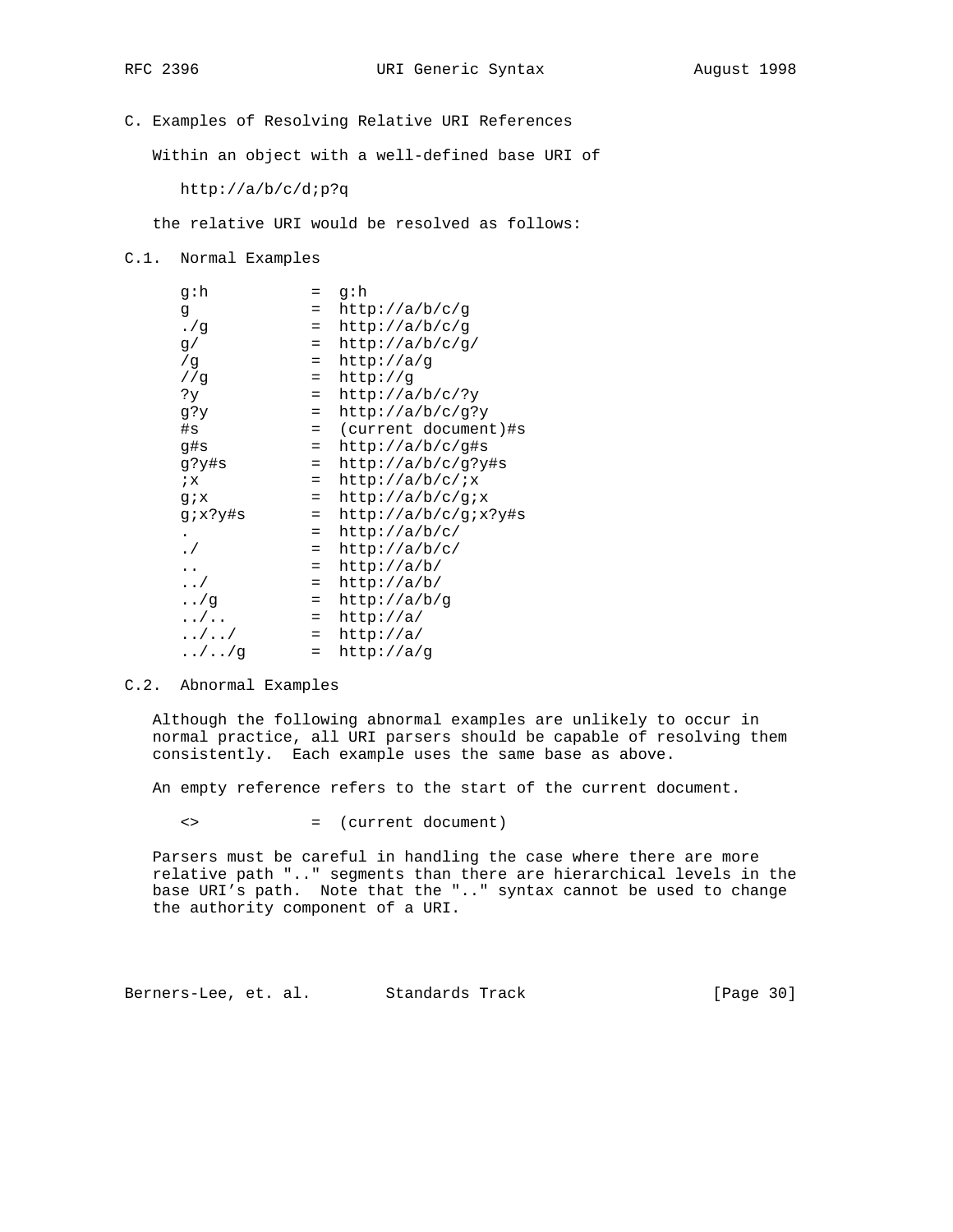$1.7.7.7.79$  = http://a/../g  $\ldots / \ldots / \ldots / g = \text{http://a/.../../g}$ 

 In practice, some implementations strip leading relative symbolic elements (".", "..") after applying a relative URI calculation, based on the theory that compensating for obvious author errors is better than allowing the request to fail. Thus, the above two references will be interpreted as "http://a/g" by some implementations.

 Similarly, parsers must avoid treating "." and ".." as special when they are not complete components of a relative path.

| $/$ ./q | $=$ http://a/./q    |
|---------|---------------------|
| $/$ /q  | $=$ http://a//q     |
| q.      | $=$ http://a/b/c/q. |
| . q     | $=$ http://a/b/c/.g |
| q.,     | $=$ http://a/b/c/g  |
| . . q   | $=$ http://a/b/c/g  |

 Less likely are cases where the relative URI uses unnecessary or nonsensical forms of the "." and ".." complete path segments.

| . / / q          | $=$ http://a/b/g         |
|------------------|--------------------------|
| $.$ /q/ $.$      | $=$ http://a/b/c/g/      |
| q / . / h        | $=$ http://a/b/c/g/h     |
| $q/\ldots/h$     | $=$ http://a/b/c/h       |
| $qix=1/$ ./y     | $=$ http://a/b/c/gix=1/y |
| $gix=1/\ldots/y$ | $=$ http://a/b/c/y       |

 All client applications remove the query component from the base URI before resolving relative URI. However, some applications fail to separate the reference's query and/or fragment components from a relative path before merging it with the base path. This error is rarely noticed, since typical usage of a fragment never includes the hierarchy ("/") character, and the query component is not normally used within relative references.

| g?y/./x              | $=$ http://a/b/c/q?y/./x |
|----------------------|--------------------------|
| $q$ ?y//x            | $=$ http://a/b/c/g?y//x  |
| q#s/./x              | $=$ http://a/b/c/q#s/./x |
| $q\sharp s/\ldots/x$ | $=$ http://a/b/c/g#s//x  |

Berners-Lee, et. al. Standards Track [Page 31]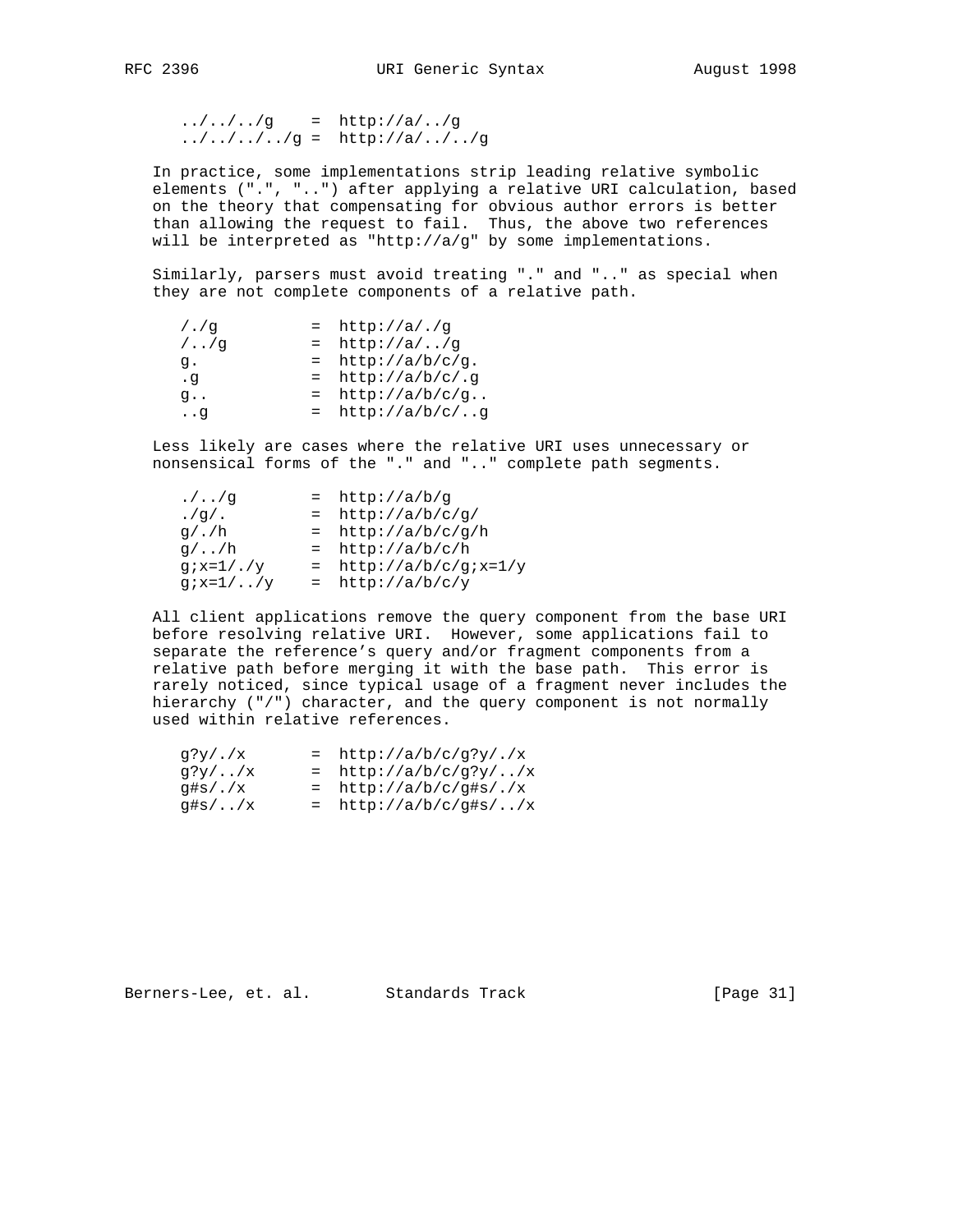Some parsers allow the scheme name to be present in a relative URI if it is the same as the base URI scheme. This is considered to be a loophole in prior specifications of partial URI [RFC1630]. Its use should be avoided.

http:g = http:g ; for validating parsers | http://a/b/c/g ; for backwards compatibility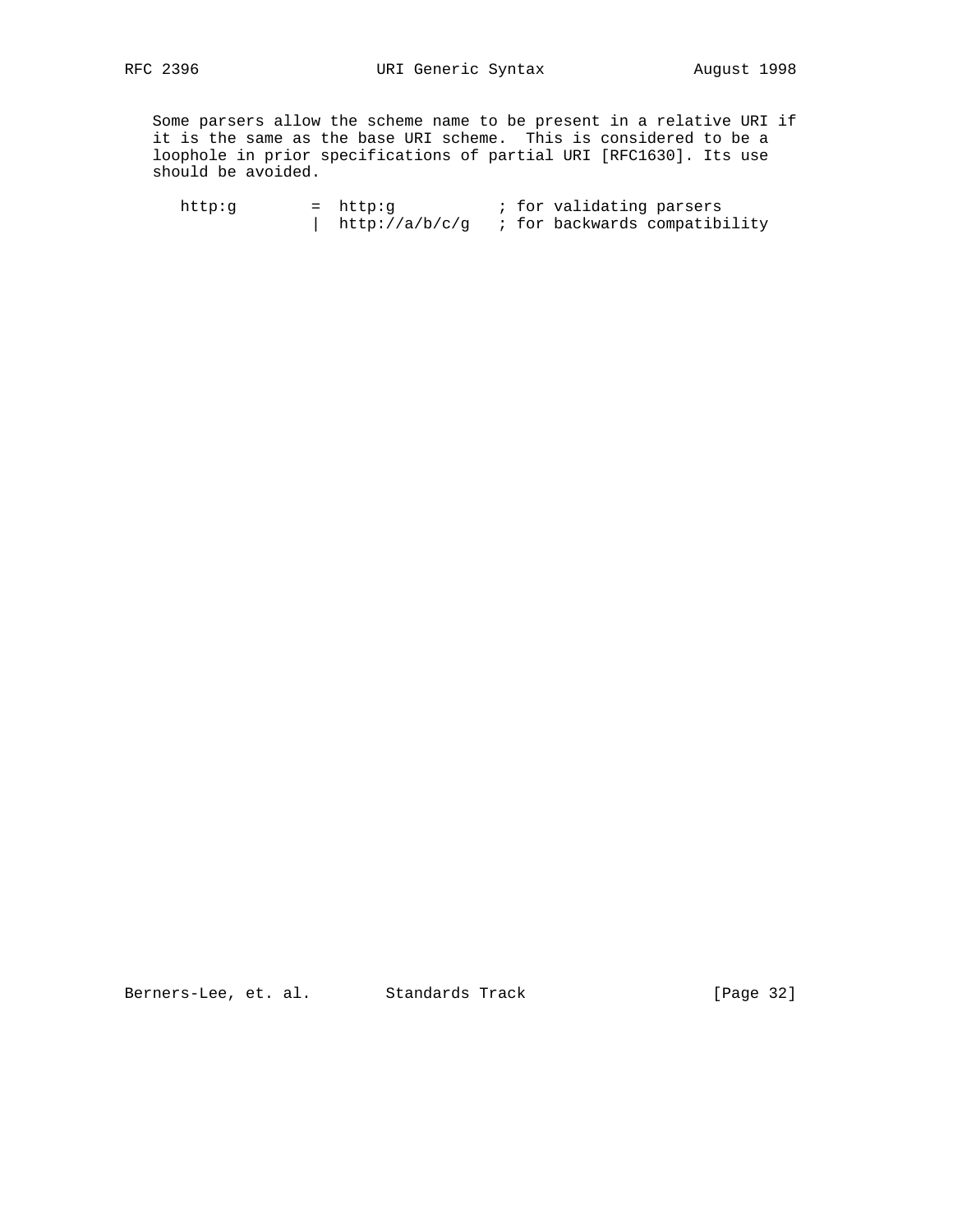D. Embedding the Base URI in HTML documents

 It is useful to consider an example of how the base URI of a document can be embedded within the document's content. In this appendix, we describe how documents written in the Hypertext Markup Language (HTML) [RFC1866] can include an embedded base URI. This appendix does not form a part of the URI specification and should not be considered as anything more than a descriptive example.

 HTML defines a special element "BASE" which, when present in the "HEAD" portion of a document, signals that the parser should use the BASE element's "HREF" attribute as the base URI for resolving any relative URI. The "HREF" attribute must be an absolute URI. Note that, in HTML, element and attribute names are case-insensitive. For example:

 <!doctype html public "-//IETF//DTD HTML//EN"> <HTML><HEAD> <TITLE>An example HTML document</TITLE> <BASE href="http://www.ics.uci.edu/Test/a/b/c">  $<$ /HEAD> $<$ BODY> ... <A href="../x">a hypertext anchor</A> ... </BODY></HTML>

 A parser reading the example document should interpret the given relative URI "../x" as representing the absolute URI

<http://www.ics.uci.edu/Test/a/x>

regardless of the context in which the example document was obtained.

Berners-Lee, et. al. Standards Track (Page 33)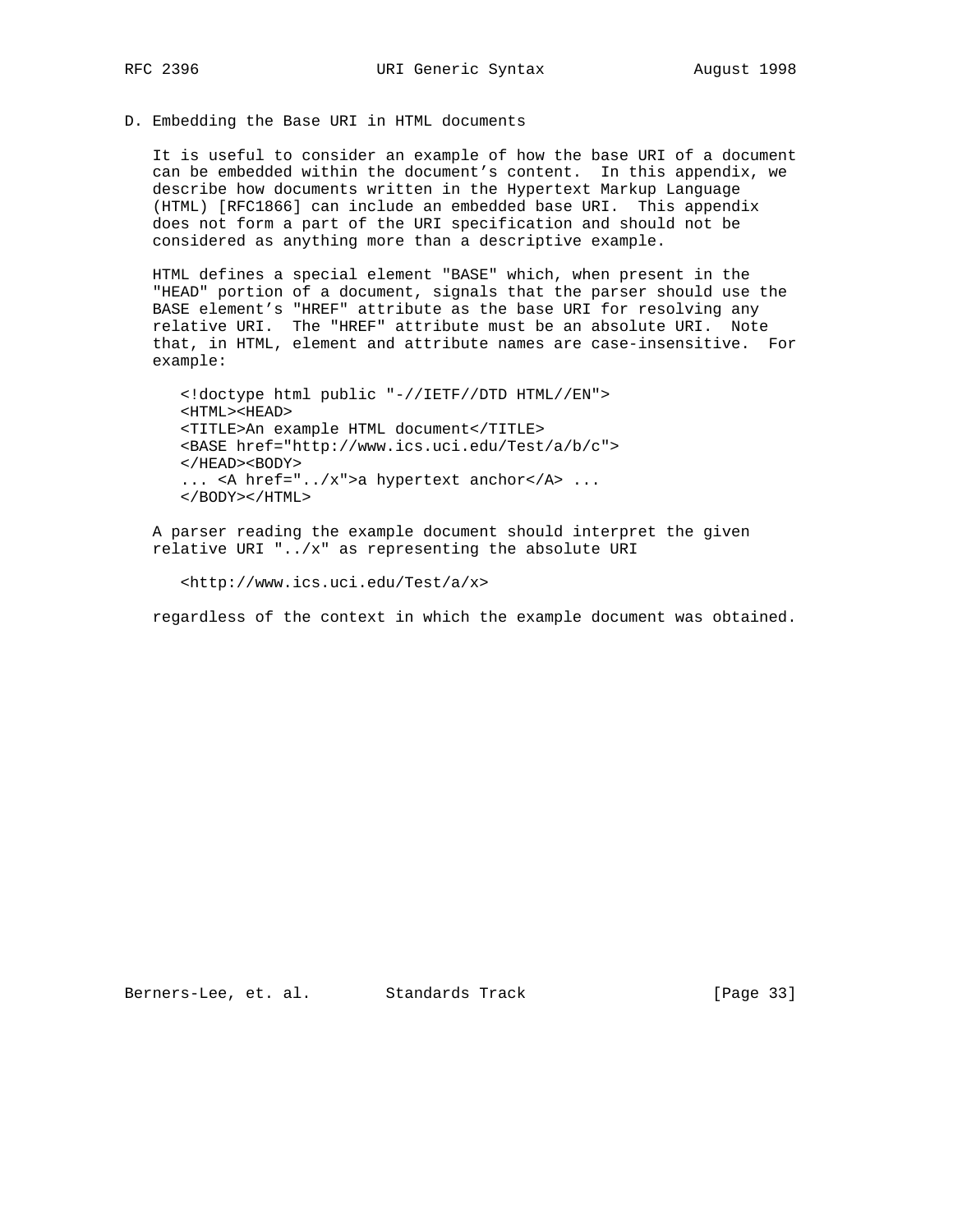E. Recommendations for Delimiting URI in Context

 URI are often transmitted through formats that do not provide a clear context for their interpretation. For example, there are many occasions when URI are included in plain text; examples include text sent in electronic mail, USENET news messages, and, most importantly, printed on paper. In such cases, it is important to be able to delimit the URI from the rest of the text, and in particular from punctuation marks that might be mistaken for part of the URI.

 In practice, URI are delimited in a variety of ways, but usually within double-quotes "http://test.com/", angle brackets <http://test.com/>, or just using whitespace

http://test.com/

These wrappers do not form part of the URI.

 In the case where a fragment identifier is associated with a URI reference, the fragment would be placed within the brackets as well (separated from the URI with a "#" character).

 In some cases, extra whitespace (spaces, linebreaks, tabs, etc.) may need to be added to break long URI across lines. The whitespace should be ignored when extracting the URI.

 No whitespace should be introduced after a hyphen ("-") character. Because some typesetters and printers may (erroneously) introduce a hyphen at the end of line when breaking a line, the interpreter of a URI containing a line break immediately after a hyphen should ignore all unescaped whitespace around the line break, and should be aware that the hyphen may or may not actually be part of the URI.

 Using <> angle brackets around each URI is especially recommended as a delimiting style for URI that contain whitespace.

 The prefix "URL:" (with or without a trailing space) was recommended as a way to used to help distinguish a URL from other bracketed designators, although this is not common in practice.

 For robustness, software that accepts user-typed URI should attempt to recognize and strip both delimiters and embedded whitespace.

For example, the text:

Berners-Lee, et. al. Standards Track [Page 34]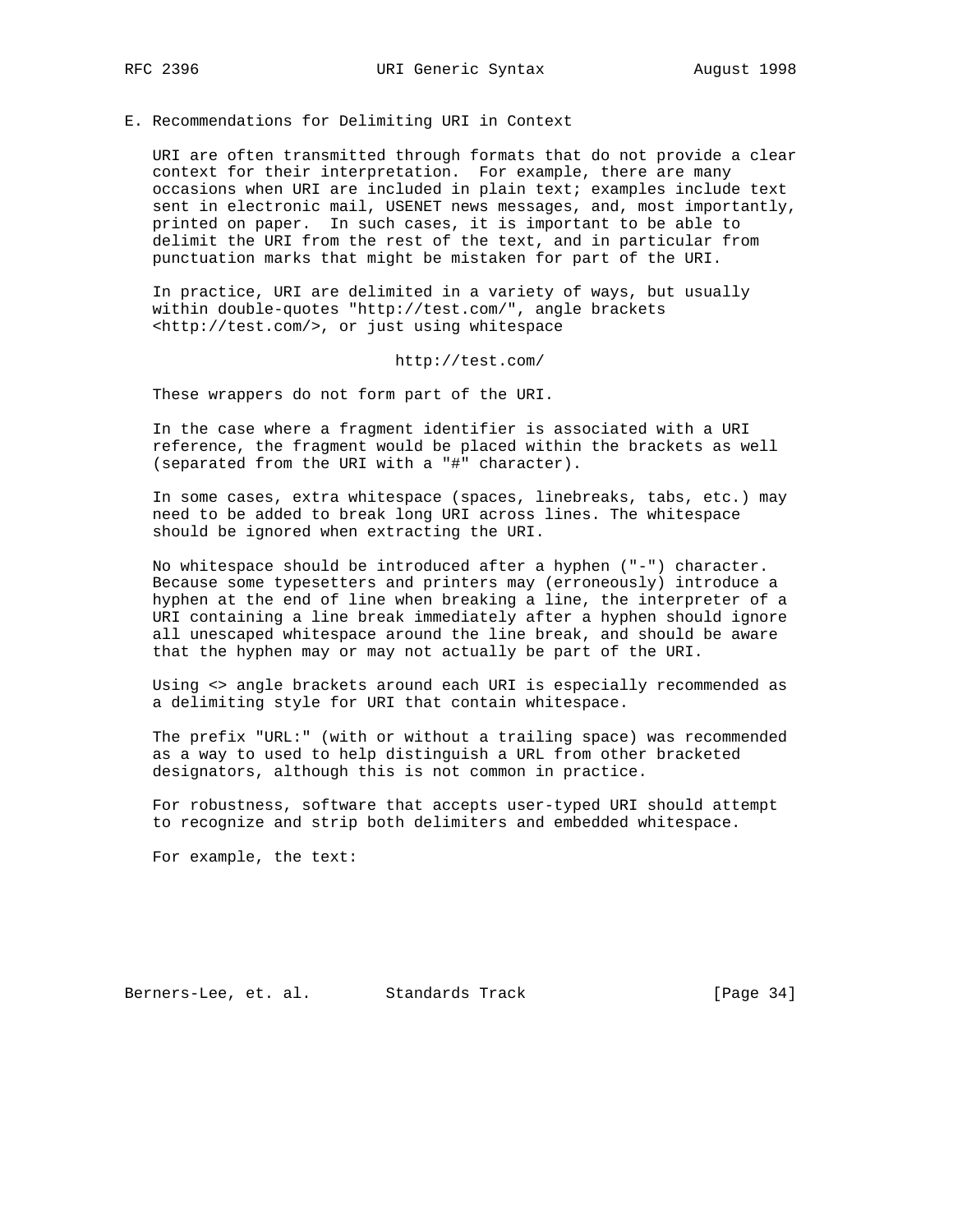Yes, Jim, I found it under "http://www.w3.org/Addressing/", but you can probably pick it up from <ftp://ds.internic. net/rfc/>. Note the warning in <http://www.ics.uci.edu/pub/ ietf/uri/historical.html#WARNING>.

contains the URI references

 http://www.w3.org/Addressing/ ftp://ds.internic.net/rfc/ http://www.ics.uci.edu/pub/ietf/uri/historical.html#WARNING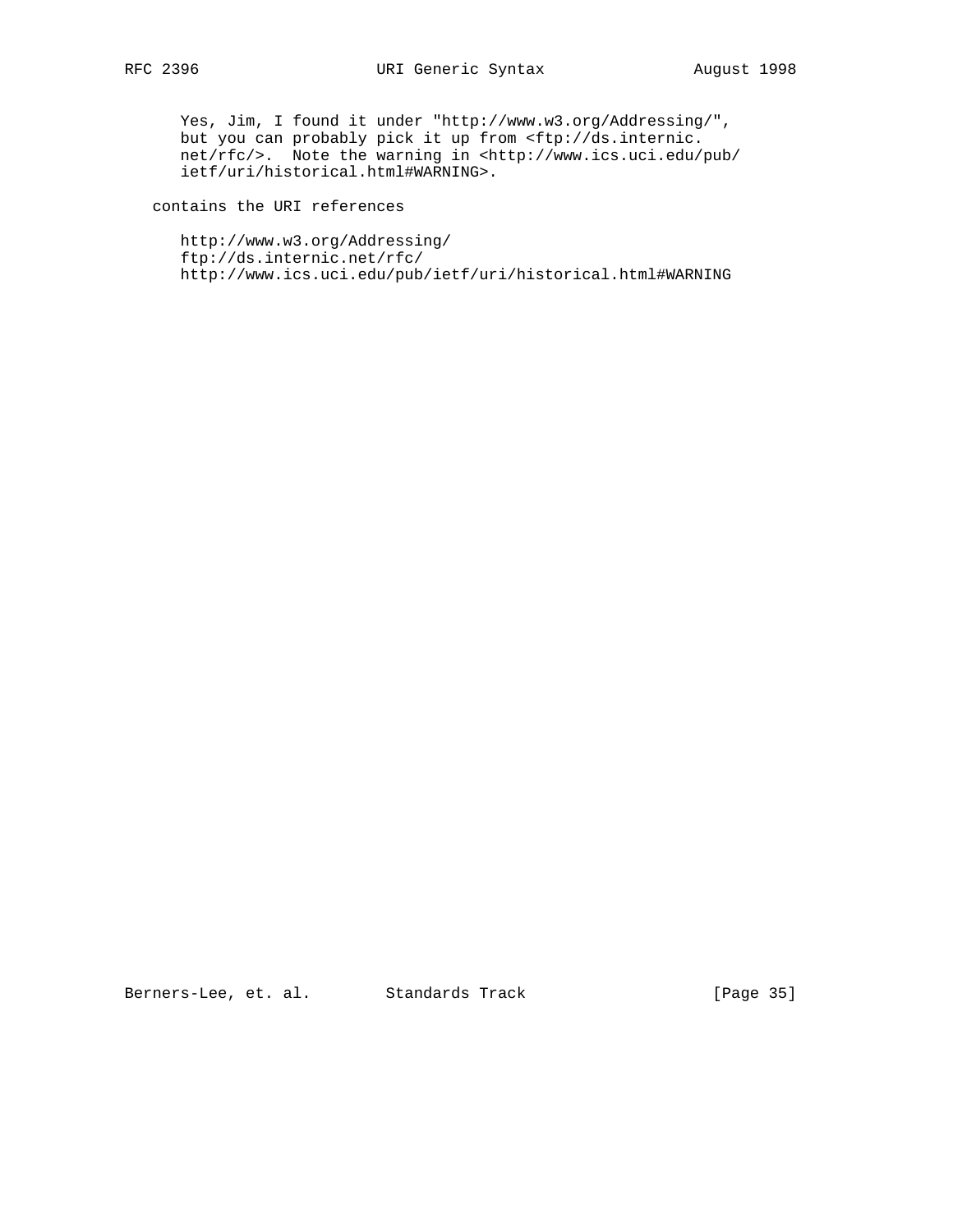#### F. Abbreviated URLs

 The URL syntax was designed for unambiguous reference to network resources and extensibility via the URL scheme. However, as URL identification and usage have become commonplace, traditional media (television, radio, newspapers, billboards, etc.) have increasingly used abbreviated URL references. That is, a reference consisting of only the authority and path portions of the identified resource, such as

## www.w3.org/Addressing/

 or simply the DNS hostname on its own. Such references are primarily intended for human interpretation rather than machine, with the assumption that context-based heuristics are sufficient to complete the URL (e.g., most hostnames beginning with "www" are likely to have a URL prefix of "http://"). Although there is no standard set of heuristics for disambiguating abbreviated URL references, many client implementations allow them to be entered by the user and heuristically resolved. It should be noted that such heuristics may change over time, particularly when new URL schemes are introduced.

 Since an abbreviated URL has the same syntax as a relative URL path, abbreviated URL references cannot be used in contexts where relative URLs are expected. This limits the use of abbreviated URLs to places where there is no defined base URL, such as dialog boxes and off-line advertisements.

Berners-Lee, et. al. Standards Track [Page 36]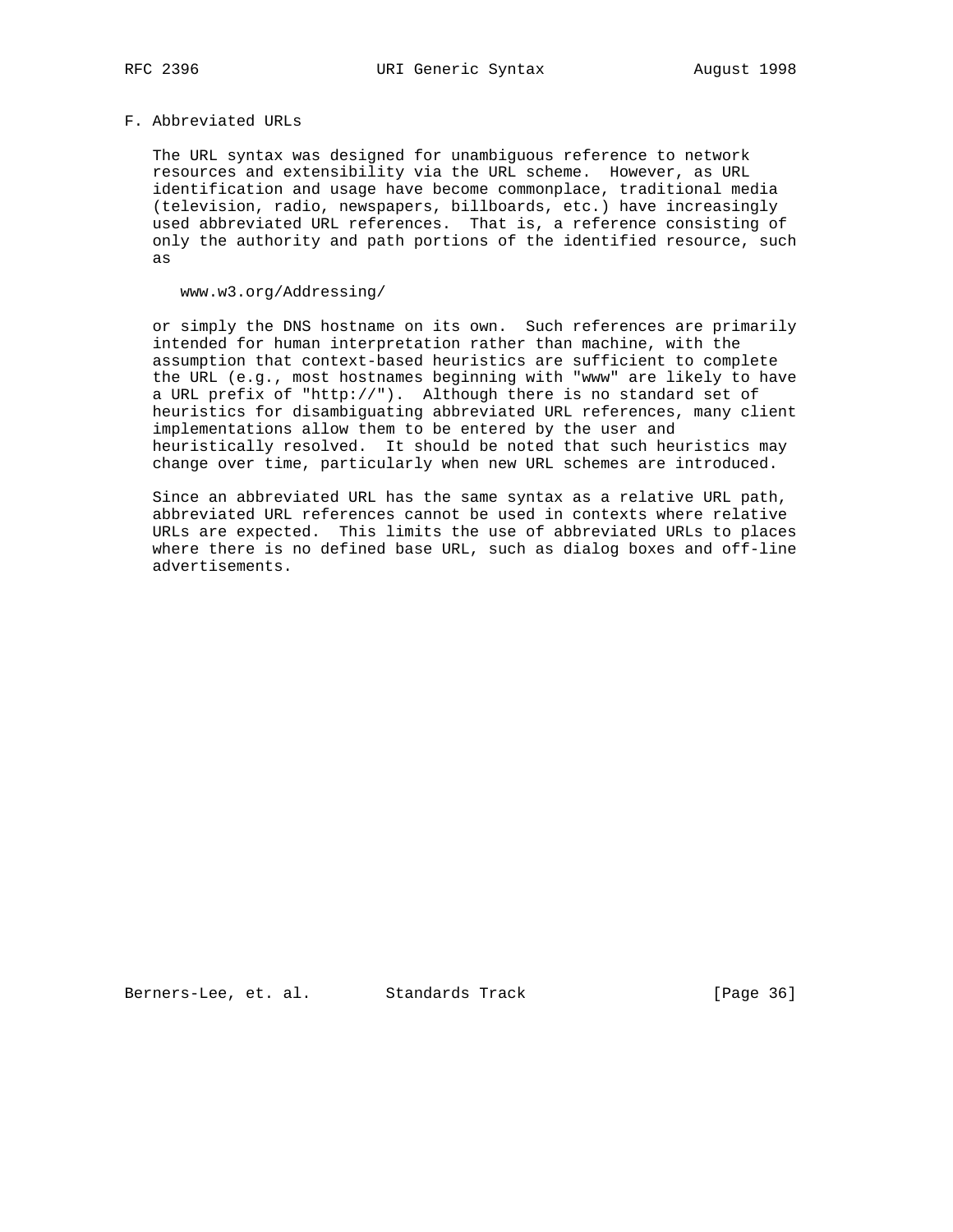- G. Summary of Non-editorial Changes
- G.1. Additions

 Section 4 (URI References) was added to stem the confusion regarding "what is a URI" and how to describe fragment identifiers given that they are not part of the URI, but are part of the URI syntax and parsing concerns. In addition, it provides a reference definition for use by other IETF specifications (HTML, HTTP, etc.) that have previously attempted to redefine the URI syntax in order to account for the presence of fragment identifiers in URI references.

 Section 2.4 was rewritten to clarify a number of misinterpretations and to leave room for fully internationalized URI.

 Appendix F on abbreviated URLs was added to describe the shortened references often seen on television and magazine advertisements and explain why they are not used in other contexts.

G.2. Modifications from both RFC 1738 and RFC 1808

Changed to URI syntax instead of just URL.

 Confusion regarding the terms "character encoding", the URI "character set", and the escaping of characters with %<hex><hex> equivalents has (hopefully) been reduced. Many of the BNF rule names regarding the character sets have been changed to more accurately describe their purpose and to encompass all "characters" rather than just US-ASCII octets. Unless otherwise noted here, these modifications do not affect the URI syntax.

 Both RFC 1738 and RFC 1808 refer to the "reserved" set of characters as if URI-interpreting software were limited to a single set of characters with a reserved purpose (i.e., as meaning something other than the data to which the characters correspond), and that this set was fixed by the URI scheme. However, this has not been true in practice; any character that is interpreted differently when it is escaped is, in effect, reserved. Furthermore, the interpreting engine on a HTTP server is often dependent on the resource, not just the URI scheme. The description of reserved characters has been changed accordingly.

 The plus "+", dollar "\$", and comma "," characters have been added to those in the "reserved" set, since they are treated as reserved within the query component.

Berners-Lee, et. al. Standards Track [Page 37]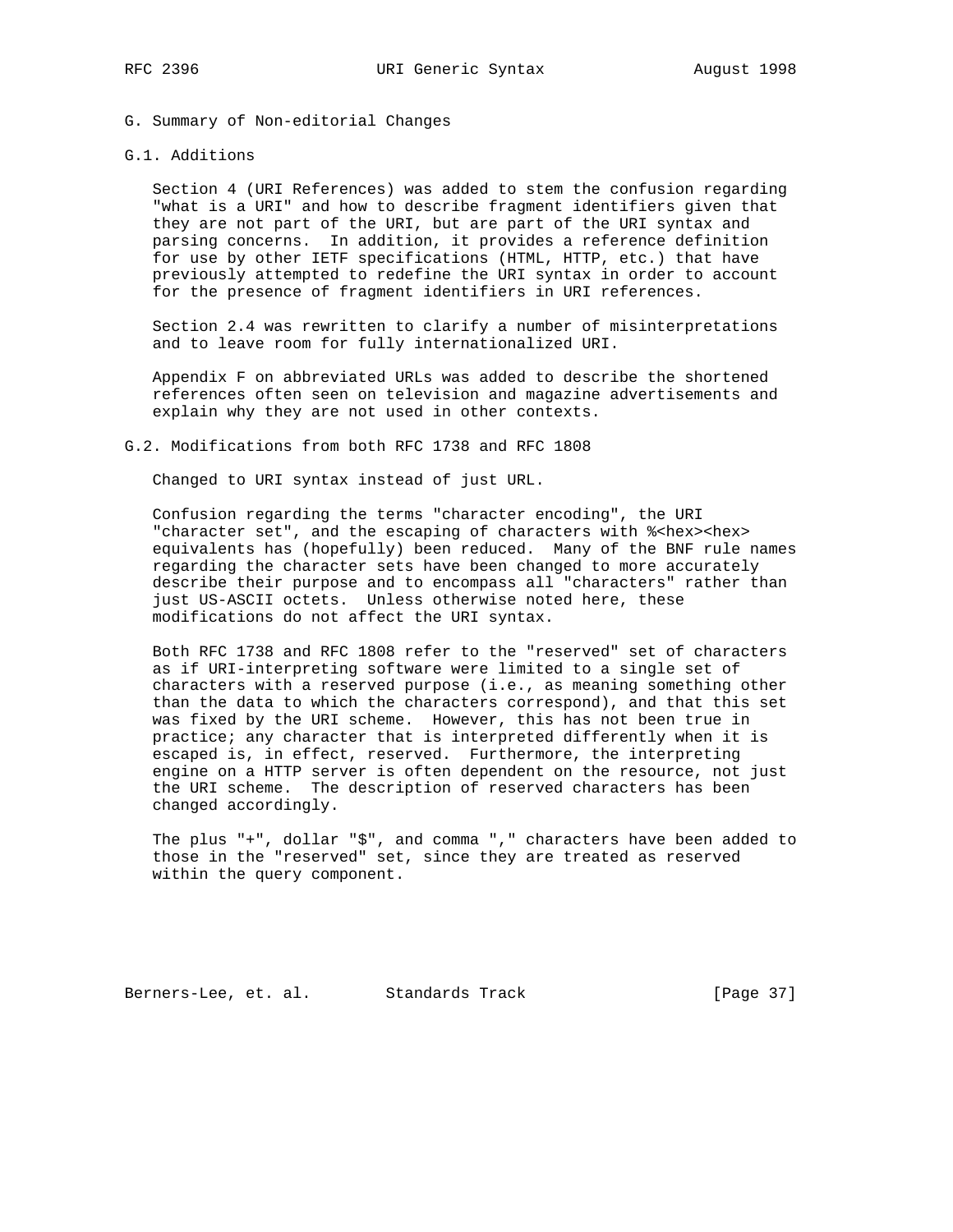The tilde "˜" character was added to those in the "unreserved" set, since it is extensively used on the Internet in spite of the difficulty to transcribe it with some keyboards.

 The syntax for URI scheme has been changed to require that all schemes begin with an alpha character.

 The "user:password" form in the previous BNF was changed to a "userinfo" token, and the possibility that it might be "user:password" made scheme specific. In particular, the use of passwords in the clear is not even suggested by the syntax.

 The question-mark "?" character was removed from the set of allowed characters for the userinfo in the authority component, since testing showed that many applications treat it as reserved for separating the query component from the rest of the URI.

 The semicolon ";" character was added to those stated as being reserved within the authority component, since several new schemes are using it as a separator within userinfo to indicate the type of user authentication.

 RFC 1738 specified that the path was separated from the authority portion of a URI by a slash. RFC 1808 followed suit, but with a fudge of carrying around the separator as a "prefix" in order to describe the parsing algorithm. RFC 1630 never had this problem, since it considered the slash to be part of the path. In writing this specification, it was found to be impossible to accurately describe and retain the difference between the two URI <foo:/bar> and <foo:bar>

 without either considering the slash to be part of the path (as corresponds to actual practice) or creating a separate component just to hold that slash. We chose the former.

# G.3. Modifications from RFC 1738

 The definition of specific URL schemes and their scheme-specific syntax and semantics has been moved to separate documents.

 The URL host was defined as a fully-qualified domain name. However, many URLs are used without fully-qualified domain names (in contexts for which the full qualification is not necessary), without any host (as in some file URLs), or with a host of "localhost".

 The URL port is now \*digit instead of 1\*digit, since systems are expected to handle the case where the ":" separator between host and port is supplied without a port.

Berners-Lee, et. al. Standards Track [Page 38]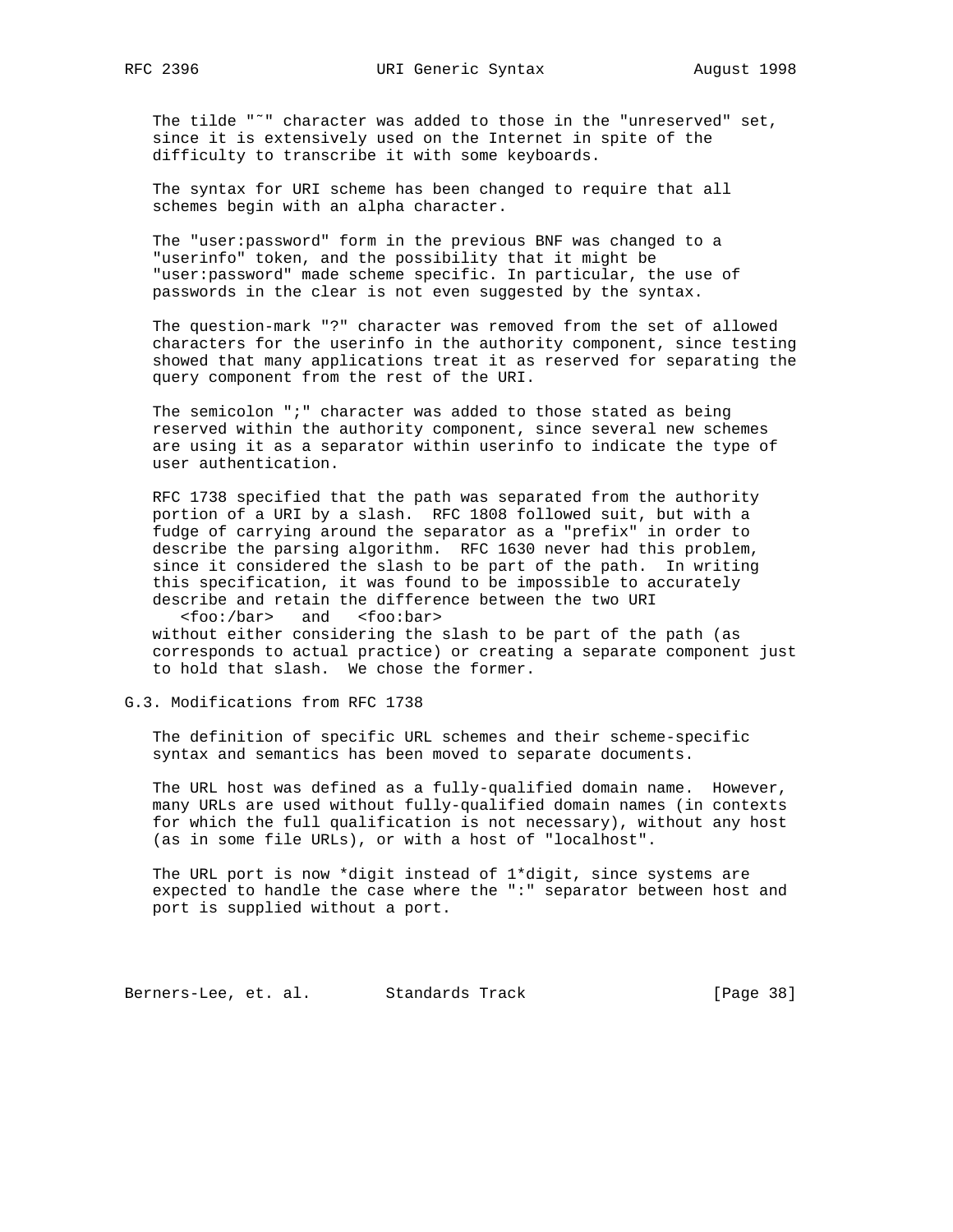The recommendations for delimiting URI in context (Appendix E) have been adjusted to reflect current practice.

G.4. Modifications from RFC 1808

 RFC 1808 (Section 4) defined an empty URL reference (a reference containing nothing aside from the fragment identifier) as being a reference to the base URL. Unfortunately, that definition could be interpreted, upon selection of such a reference, as a new retrieval action on that resource. Since the normal intent of such references is for the user agent to change its view of the current document to the beginning of the specified fragment within that document, not to make an additional request of the resource, a description of how to correctly interpret an empty reference has been added in Section 4.

 The description of the mythical Base header field has been replaced with a reference to the Content-Location header field defined by MHTML [RFC2110].

 RFC 1808 described various schemes as either having or not having the properties of the generic URI syntax. However, the only requirement is that the particular document containing the relative references have a base URI that abides by the generic URI syntax, regardless of the URI scheme, so the associated description has been updated to reflect that.

The BNF term <net\_loc> has been replaced with <authority>, since the latter more accurately describes its use and purpose. Likewise, the authority is no longer restricted to the IP server syntax.

 Extensive testing of current client applications demonstrated that the majority of deployed systems do not use the ";" character to indicate trailing parameter information, and that the presence of a semicolon in a path segment does not affect the relative parsing of that segment. Therefore, parameters have been removed as a separate component and may now appear in any path segment. Their influence has been removed from the algorithm for resolving a relative URI reference. The resolution examples in Appendix C have been modified to reflect this change.

 Implementations are now allowed to work around misformed relative references that are prefixed by the same scheme as the base URI, but only for schemes known to use the <hier\_part> syntax.

Berners-Lee, et. al. Standards Track [Page 39]